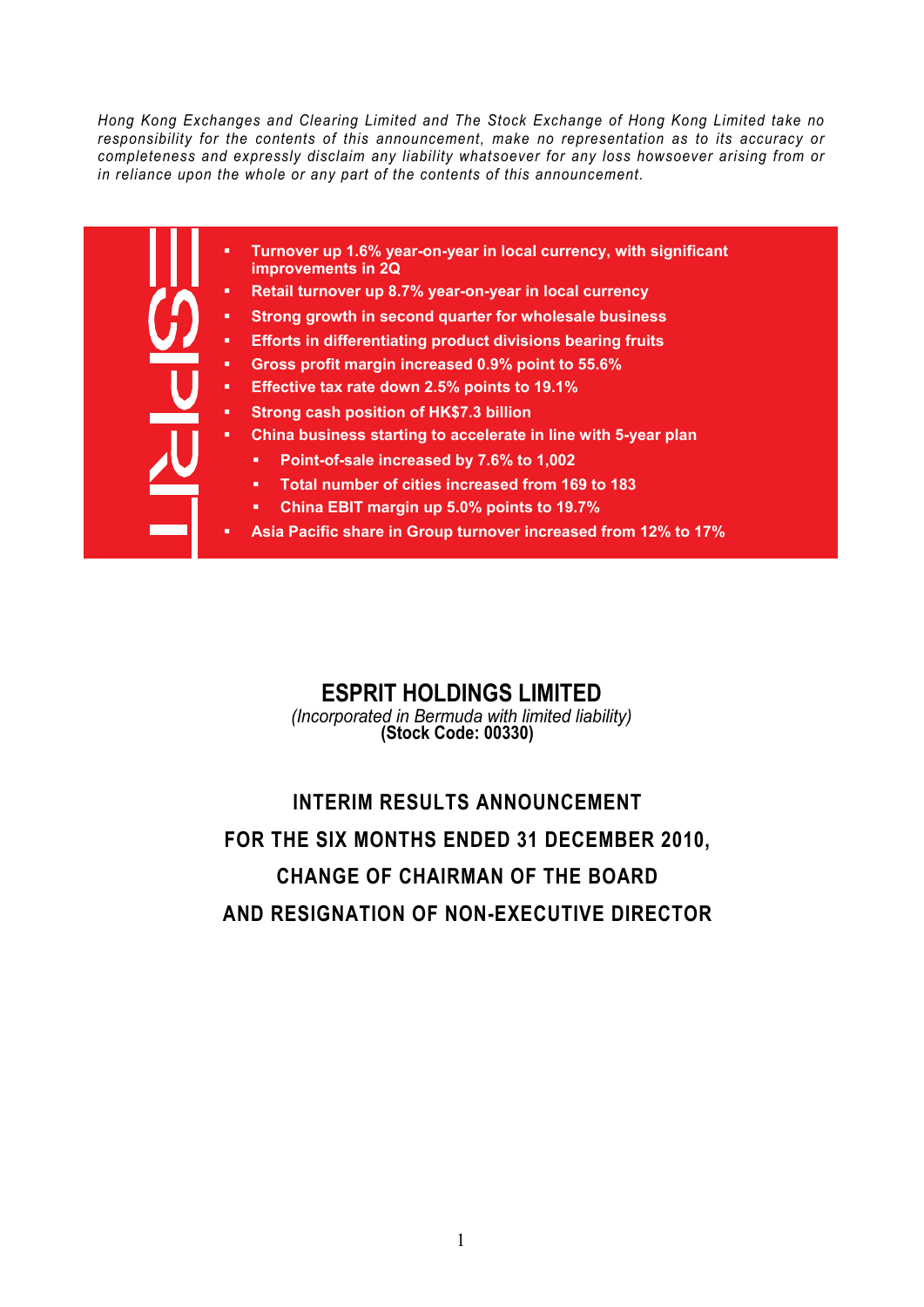### **INTERIM RESULTS**

The Board of Directors of Esprit Holdings Limited (the "Company") is pleased to present the unaudited condensed consolidated interim financial information, along with selected explanatory notes, of the Company and its subsidiaries (the "Group") for the six months ended 31 December 2010 as follows:

### **Condensed consolidated income statement**

|                                                                                                                                       |                     | <b>Unaudited</b><br>For the 6 months ended<br>31 December            |                                                                      |
|---------------------------------------------------------------------------------------------------------------------------------------|---------------------|----------------------------------------------------------------------|----------------------------------------------------------------------|
|                                                                                                                                       | <b>Notes</b>        | 2010<br><b>HK\$</b> million                                          | 2009<br>HK\$ million<br>(restated)                                   |
| <b>Turnover</b><br>Cost of goods sold                                                                                                 | $\overline{2}$      | 17,693<br>(7, 855)                                                   | 18,475<br>(8, 377)                                                   |
| Gross profit<br>Staff costs<br>Occupancy costs<br>Logistics expenses<br>Advertising expenses<br>Depreciation<br>Other operating costs |                     | 9,838<br>(2, 407)<br>(2, 148)<br>(685)<br>(446)<br>(403)<br>(1, 114) | 10,098<br>(2, 251)<br>(1,881)<br>(692)<br>(338)<br>(433)<br>(1, 136) |
| <b>Operating profit</b><br>Interest income<br>Finance costs<br>Share of results of associates                                         | 3<br>4              | 2,635<br>23<br>(14)                                                  | 3,367<br>16<br>65                                                    |
| <b>Profit before taxation</b><br><b>Taxation</b>                                                                                      | $rac{2}{5}$         | 2,644<br>(504)                                                       | 3,448<br>(743)                                                       |
| <b>Profit attributable to shareholders</b>                                                                                            |                     | 2,140                                                                | 2,705                                                                |
| Interim dividend                                                                                                                      | 6                   | 1,289                                                                | 946                                                                  |
| Earnings per share<br>- Basic<br>- Diluted                                                                                            | 7<br>$\overline{7}$ | HK\$1.66<br><b>HK\$1.66</b>                                          | HK\$2.12<br>HK\$2.11                                                 |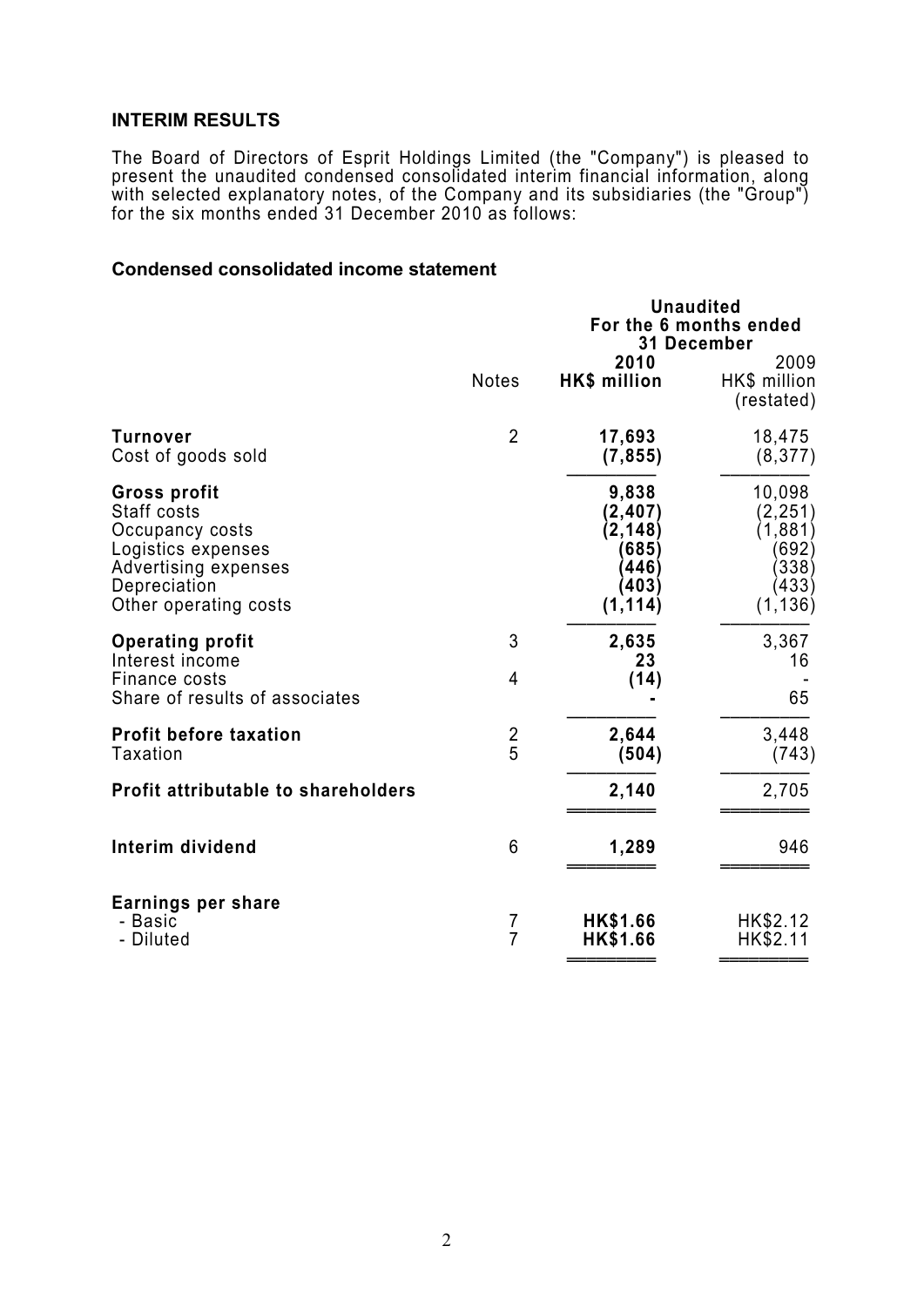## **Condensed consolidated statement of comprehensive income**

|                                                                           | <b>Unaudited</b><br>For the 6 months ended<br>31 December |                      |
|---------------------------------------------------------------------------|-----------------------------------------------------------|----------------------|
|                                                                           | 2010<br>HK\$ million                                      | 2009<br>HK\$ million |
| Profit attributable to shareholders                                       | 2,140                                                     | 2,705                |
| Other comprehensive income                                                |                                                           |                      |
| Fair value gain on cash flow hedge<br>Exchange translation                | 19<br>1,056                                               | 4<br>196             |
| Total comprehensive income for the<br>period attributable to shareholders | 3,215                                                     | 2,905                |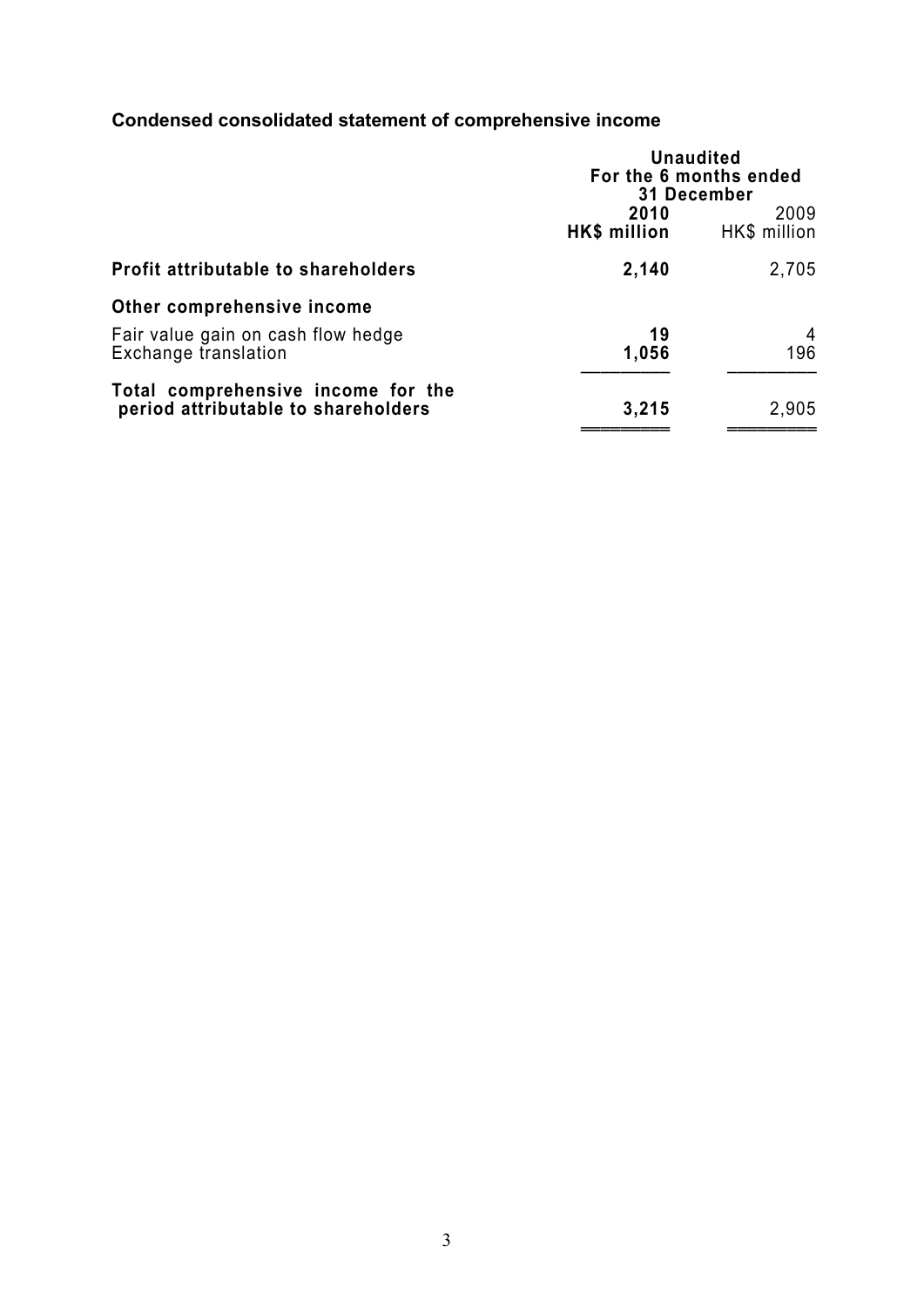### **Condensed consolidated balance sheet**

| Condensed consolidated balance sheet                                                                                                                                             | <b>Notes</b> | <b>Unaudited</b><br>31 December<br>2010<br><b>HK\$ million</b> | Audited<br>30 June<br>2010<br>HK\$ million        |
|----------------------------------------------------------------------------------------------------------------------------------------------------------------------------------|--------------|----------------------------------------------------------------|---------------------------------------------------|
| <b>Non-current assets</b><br>Intangible assets<br>Property, plant and equipment<br>Investment properties<br>Other investments<br>Deposits and prepayments<br>Deferred tax assets | 8            | 7,523<br>4,472<br>12<br>8<br>480<br>592<br>13,087              | 7,345<br>3,976<br>12<br>7<br>440<br>532<br>12,312 |
| <b>Current assets</b><br>Inventories<br>Debtors, deposits and prepayments<br>Cash and cash equivalents                                                                           | 9            | 3,163<br>3,671<br>7,302                                        | 2,455<br>3,043<br>6,748                           |
| <b>Current liabilities</b><br>Creditors and accrued charges<br>Taxation<br>Bank loans - current portion                                                                          | 10           | 14,136<br>4,415<br>792<br>520                                  | 12,246<br>4,146<br>918<br>520                     |
| <b>Net current assets</b>                                                                                                                                                        |              | 5,727<br>8,409                                                 | 5,584<br>6,662                                    |
| <b>Total assets less current liabilities</b><br><b>Equity</b><br>Share capital                                                                                                   | 11           | 21,496<br>129                                                  | 18,974<br>129                                     |
| Reserves<br><b>Total equity</b>                                                                                                                                                  |              | 18,445<br>18,574                                               | 15,943<br>16,072                                  |
| <b>Non-current liabilities</b><br><b>Bank loans</b><br>Deferred tax liabilities                                                                                                  |              | 2,080<br>842                                                   | 2,080<br>822                                      |
|                                                                                                                                                                                  |              | 2,922<br>21,496                                                | 2,902<br>18,974                                   |
|                                                                                                                                                                                  |              |                                                                |                                                   |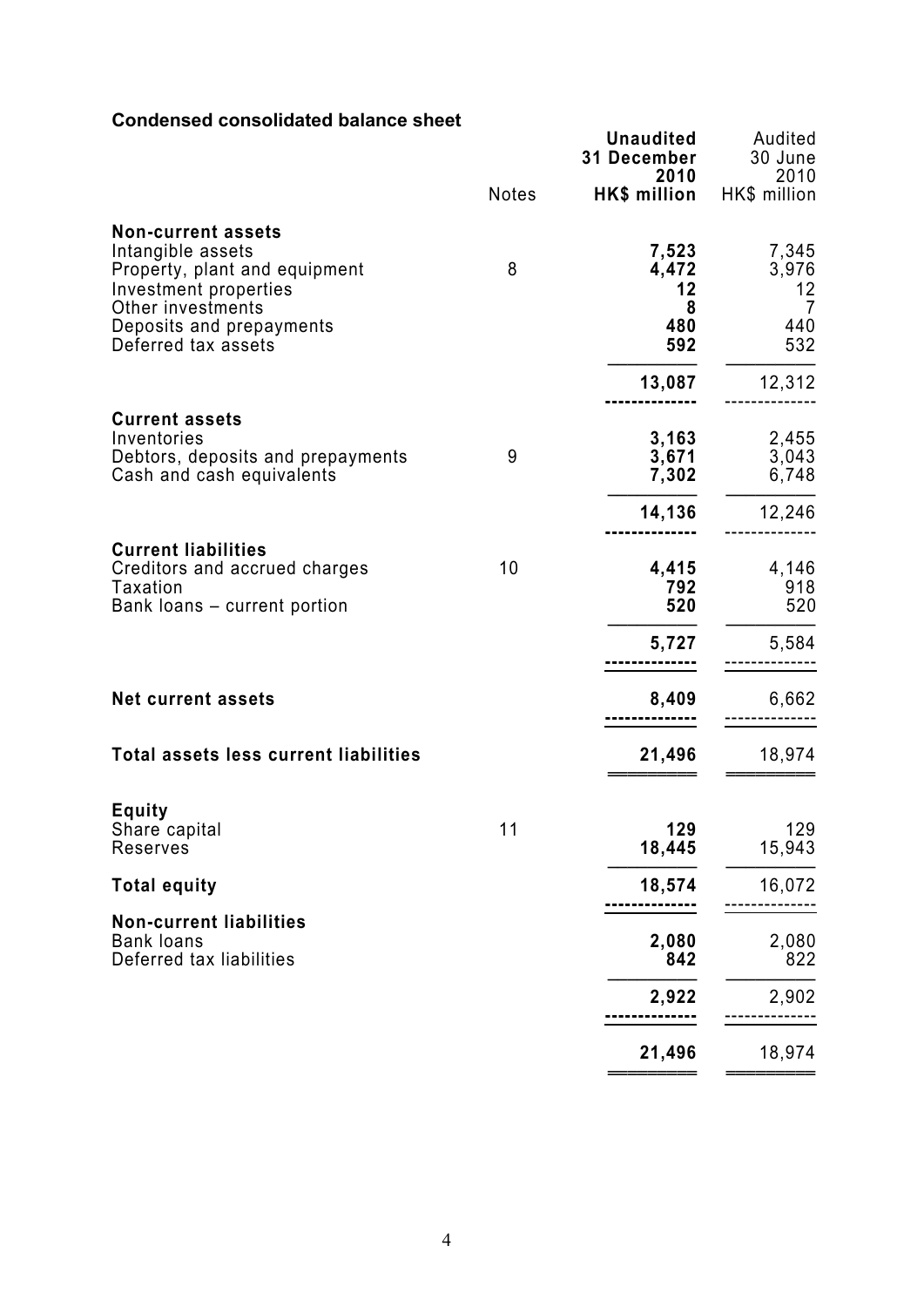### **Notes to the condensed consolidated interim financial information**

#### **1. Basis of preparation**

This unaudited condensed consolidated interim financial information ("interim financial information") on pages 2 to 14 for the six months ended 31 December 2010 has been prepared in accordance with the International Accounting Standard ("IAS") 34 "Interim Financial Reporting" issued by the International Accounting Standards Board and Appendix 16 of the Rules Governing the Listing of Securities on The Stock Exchange of Hong Kong Limited (the "Listing Rules").

This interim financial information should be read in conjunction with the annual financial statements for the year ended 30 June 2010. The accounting policies and methods of computation used in the preparation of this interim financial information are consistent with those used in the annual financial statements for the year ended 30 June 2010.

The Group adopted International Financial Reporting Standard ("IFRS") 8 (Amendment) "Operating Segments" and International Accounting Standard ("IAS") 17 (Amendment) "Operating Leases" in the year ended 30 June 2010.

As a result of the adoption of IFRS 8 (Amendment), segment assets have not been disclosed in the consolidated financial statements as it is not reported to the chief operating decision-maker.

As a result of the adoption of IAS 17 (Amendment), the depreciation of leasehold land in Hong Kong was classified as amortisation of prepaid lease payments and included in other operating costs in prior period and has been reclassified to depreciation for comparison purpose.

The Group did not early adopt the following IAS and IFRS that have been issued in the period from 1 July 2010 to 31 December 2010. The adoption of such standards is anticipated not to result in substantial changes to the Group's accounting policies.

> Effective for accounting periods beginning on or after

| <b>IAS 12</b><br>(Amendment) | Deferred Tax: Recovery of Underlying Assets                                 | 1 January 2012 |
|------------------------------|-----------------------------------------------------------------------------|----------------|
| <b>IFRS 1</b><br>(Amendment) | Severe Hyperinflation and Removal of Fixed<br>Dates for First-time Adopters | 1 July 2011    |
| <b>IFRS 7</b><br>(Amendment) | Disclosures - Transfers of Financial Assets                                 | 1 July 2011    |
| IFRS 9<br>(Amendment)        | Additions to IFRS 9 for Financial Liability<br>Accounting                   | 1 January 2013 |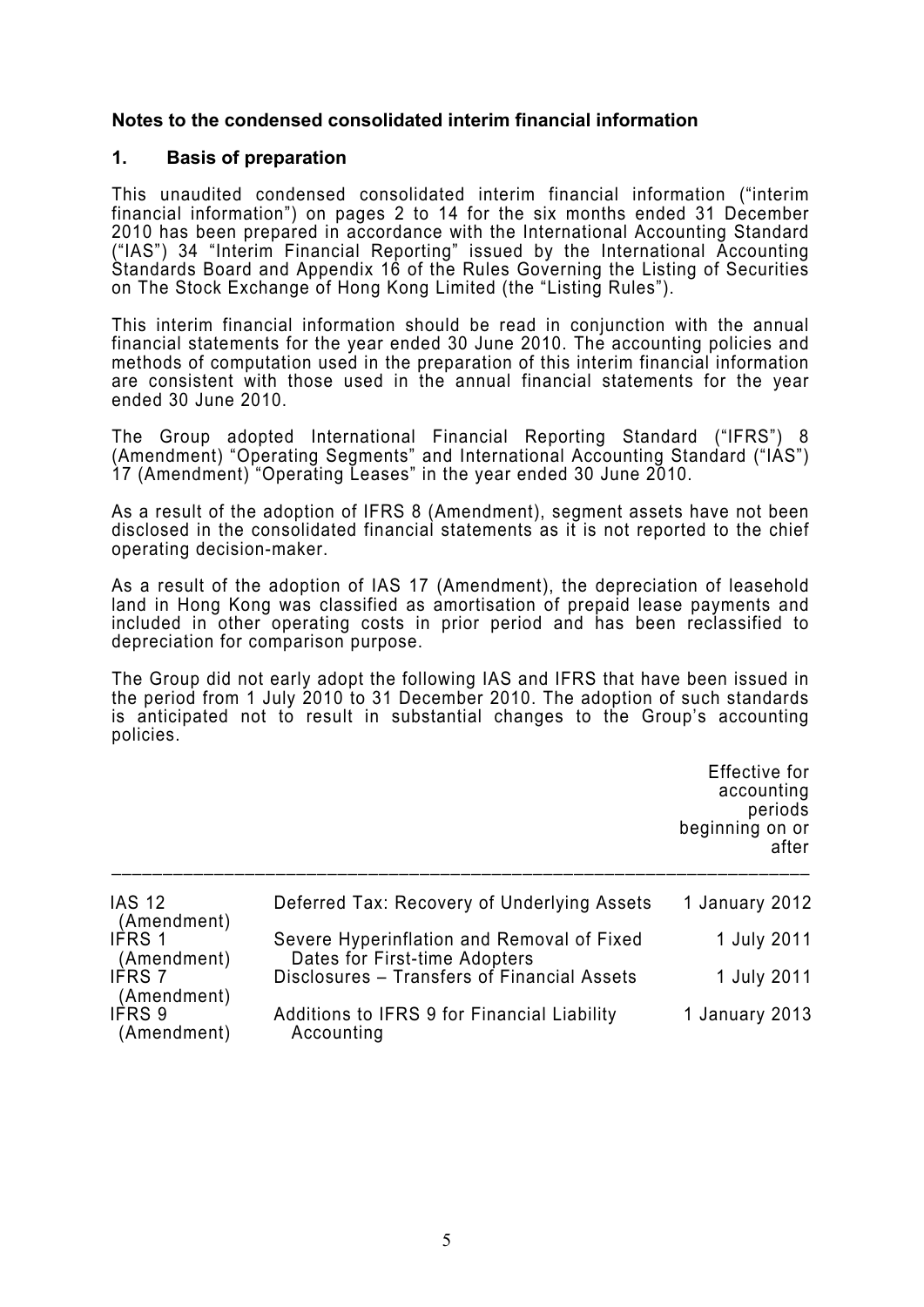### **2. Turnover and segment information**

The Group is principally engaged in wholesale and retail distribution and licensing of quality fashion and life-style products designed under its own internationallyknown Esprit brand name.

|                                                          | <b>Unaudited</b><br>For the 6 months ended<br>31 December |                      |
|----------------------------------------------------------|-----------------------------------------------------------|----------------------|
|                                                          | 2010<br>HK\$ million                                      | 2009<br>HK\$ million |
| Turnover<br>Sales of goods<br>Licensing and other income | 17,576<br>117                                             | 18,362<br>113        |
|                                                          | 17,693                                                    | 18,475               |

The chief operating decision-makers have been identified as the executive directors ("Executive Directors") of the Group.

Management has determined the operating segments based on the reports reviewed by the Executive Directors that are used to assess performance and allocate resources.

The Executive Directors consider the business from an operations nature perspective, including wholesale and retail distribution and licensing of quality fashion and life-style products designed under its own internationally-known Esprit brand name.

Inter-segment transactions are entered into under the normal commercial terms and conditions that would also be available to unrelated third parties.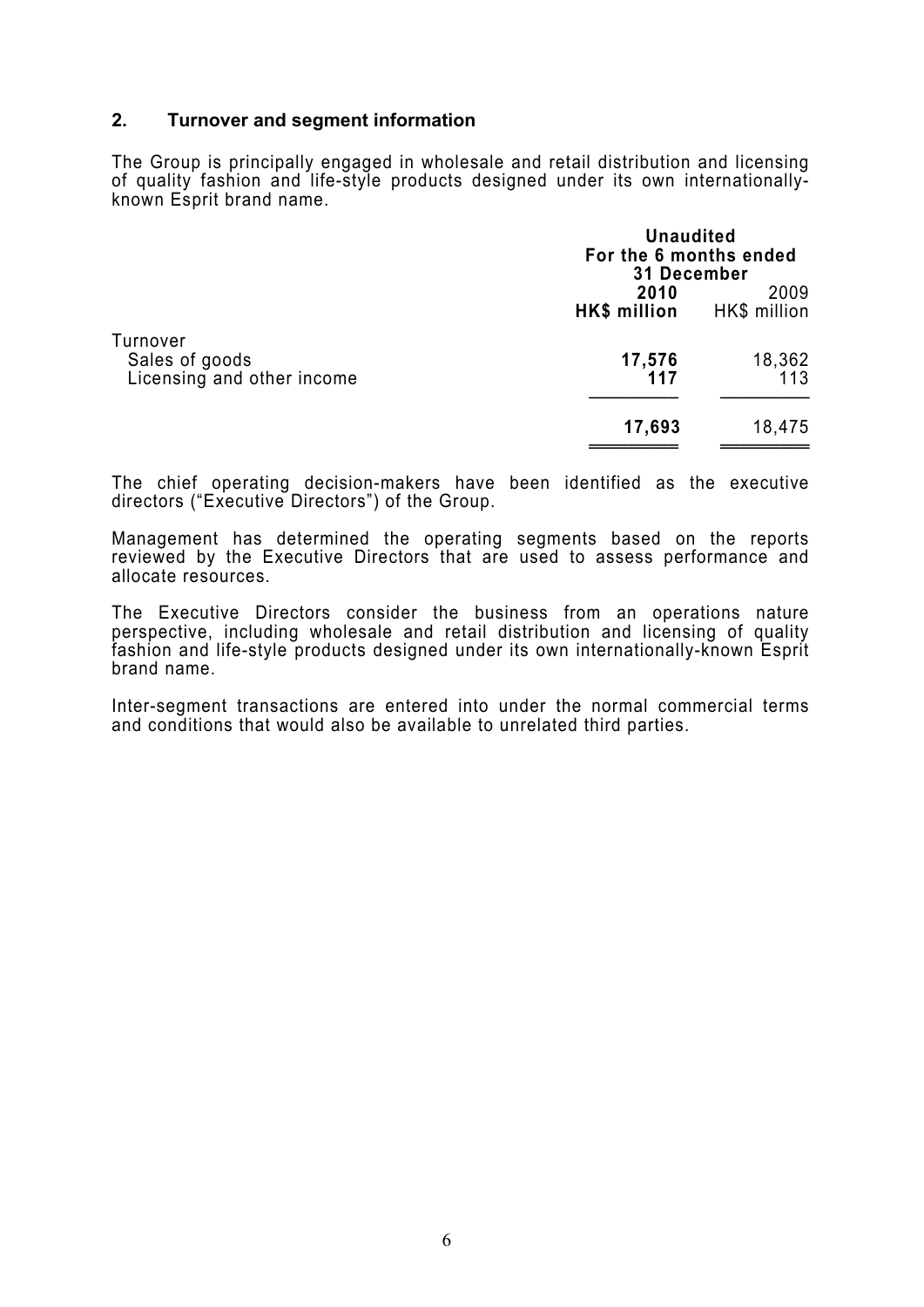## **2. Turnover and segment information (continued)**

|                                        | Wholesale<br>HK\$ million | Retail<br>HK\$ million | Licensing<br>HK\$ million | Corporate<br>services,<br>sourcing<br>and others<br>HK\$ million | Group<br>HK\$ million |
|----------------------------------------|---------------------------|------------------------|---------------------------|------------------------------------------------------------------|-----------------------|
| Total revenue<br>Inter-segment revenue | 7,621                     | 9,955                  | 93                        | 14,412<br>(14, 388)                                              | 32,081<br>(14, 388)   |
| Revenue from external<br>customers     | 7,621                     | 9,955                  | 93                        | 24                                                               | 17,693                |
| Segment results                        | 2,049                     | 1,221                  | 83                        | (718)                                                            | 2,635                 |
| Interest income<br>Finance costs       |                           |                        |                           |                                                                  | 23<br>(14)            |
| Profit before taxation                 |                           |                        |                           |                                                                  | 2,644                 |
| Capital expenditure<br>Depreciation    | 19<br>30                  | 288<br>313             | $\overline{2}$            | 283<br>58                                                        | 590<br>403            |

 **Unaudited For the 6 months ended 31 December 2010**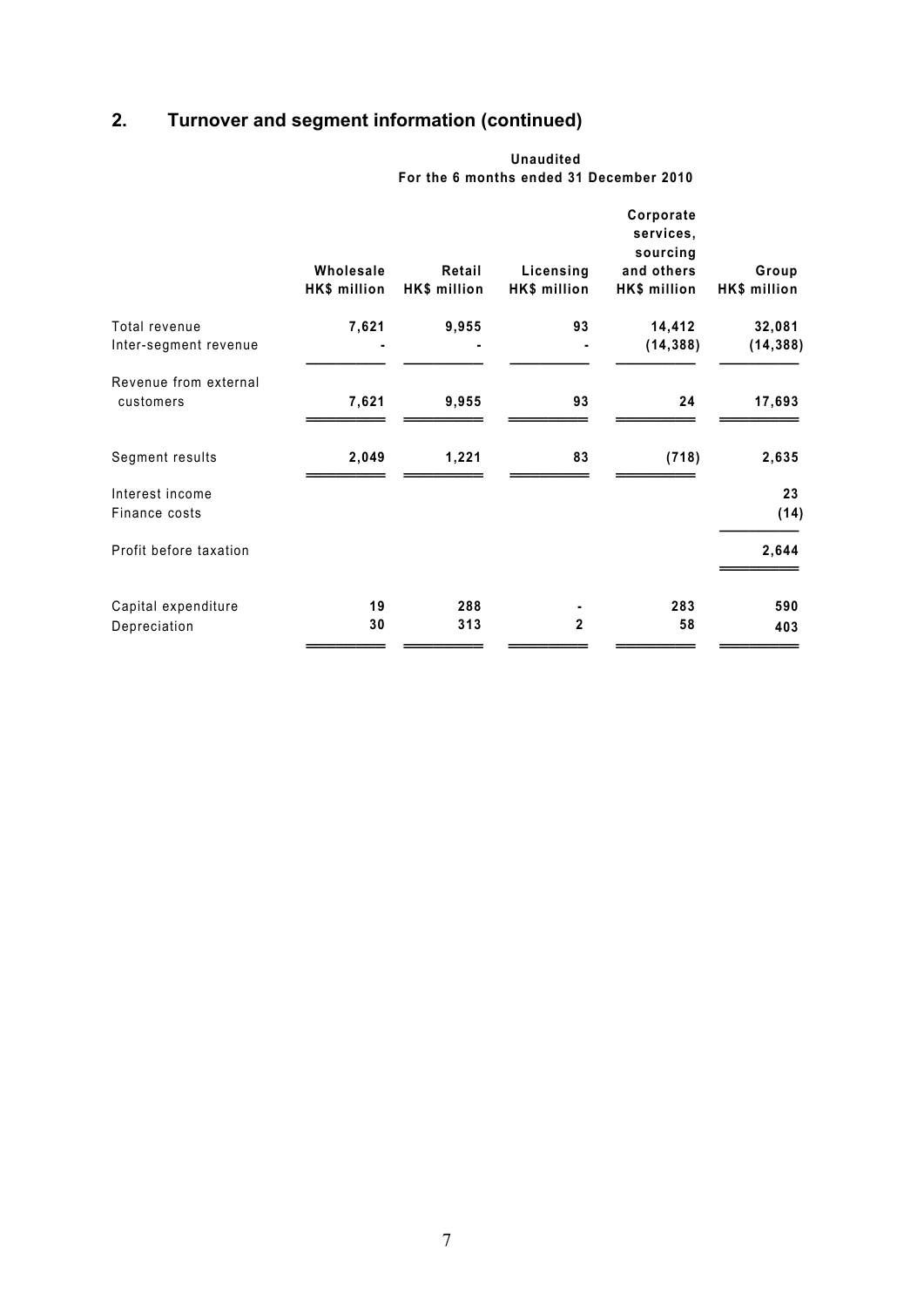## **2. Turnover and segment information (continued)**

|                                        | Wholesale<br>HK\$ million | Retail<br>HK\$ million | Licensing<br>HK\$ million | Corporate<br>services,<br>sourcing and<br>others<br>HK\$ million | Group<br>HK\$ million |
|----------------------------------------|---------------------------|------------------------|---------------------------|------------------------------------------------------------------|-----------------------|
| Total revenue<br>Inter-segment revenue | 8,738                     | 9,642<br>(18)          | 92                        | 14,041<br>(14, 020)                                              | 32,513<br>(14, 038)   |
| Revenue from external<br>customers     | 8,738                     | 9,624                  | 92                        | 21                                                               | 18,475                |
| Segment results                        | 2,210                     | 1,467                  | 83                        | (393)                                                            | 3,367                 |
| Interest income                        |                           |                        |                           |                                                                  | 16                    |
| Share of results of<br>associates      |                           |                        |                           |                                                                  | 65                    |
| Profit before taxation                 |                           |                        |                           |                                                                  | 3,448                 |
| Capital expenditure<br>Depreciation    | 15<br>31                  | 403<br>353             | $\overline{2}$            | 325<br>47                                                        | 743<br>433            |
|                                        |                           |                        |                           |                                                                  |                       |

Unaudited For the 6 months ended 31 December 2009 (restated)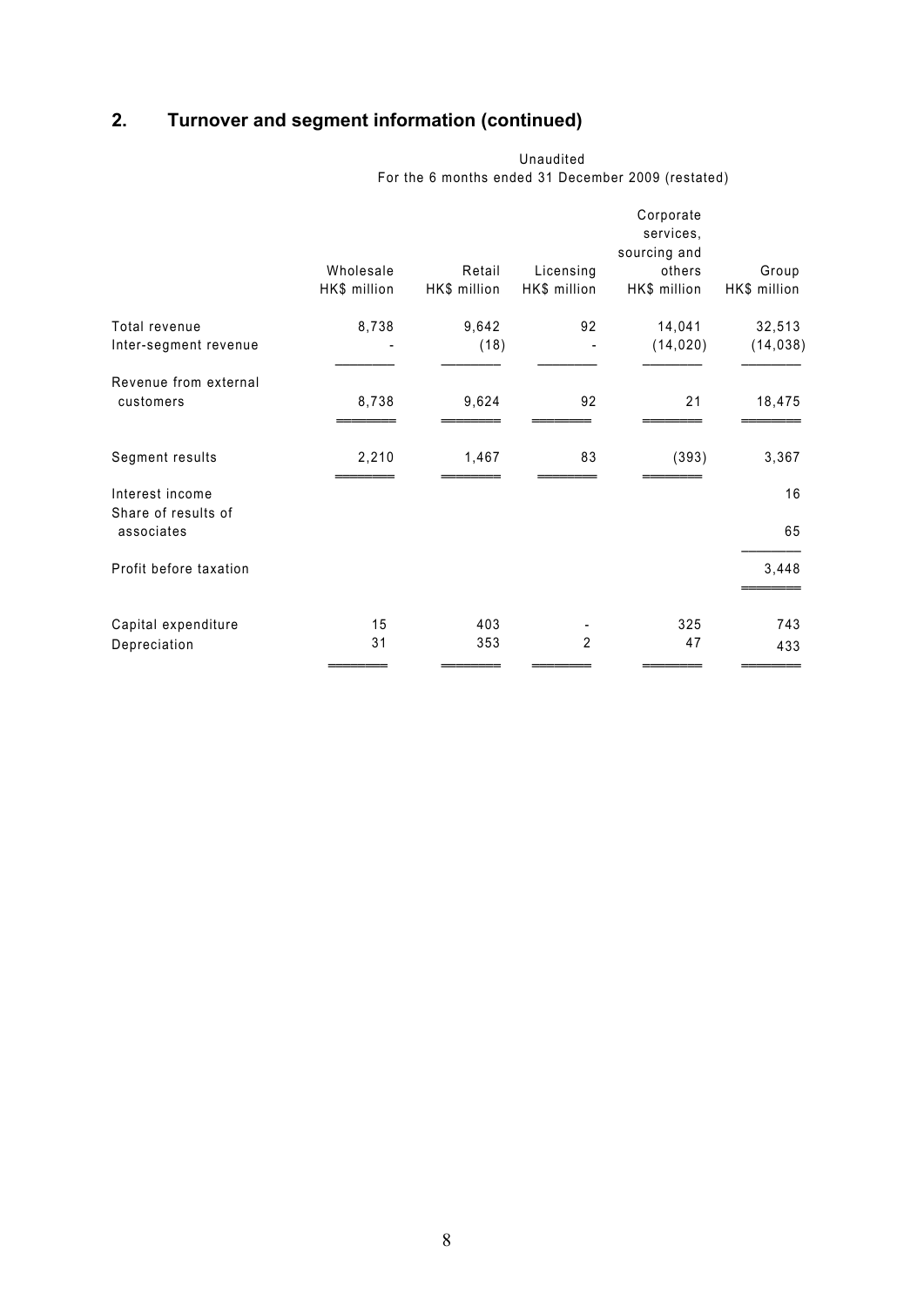## **3. Operating profit**

|                                                                                                                                                                                                | <b>Unaudited</b><br>For the 6 months ended<br><b>31 December</b> |                                     |
|------------------------------------------------------------------------------------------------------------------------------------------------------------------------------------------------|------------------------------------------------------------------|-------------------------------------|
| Operating profit is arrived at after charging and<br>(crediting) the following:                                                                                                                | 2010<br>HK\$ million HK\$ million                                | 2009<br>(restated)                  |
| Depreciation<br>Loss on disposal of property, plant and equipment<br>Impairment of property, plant and equipment<br>Net exchange gains<br>Net (write back) / charge for provision for obsolete | 403<br>14<br>$\mathbf{2}$<br>(36)                                | 433<br>6<br>10 <sup>1</sup><br>(76) |
| inventories<br>Occupancy costs<br>Operating lease charge<br>Other occupancy costs<br>Provision for impairment of trade debtors                                                                 | (35)<br>1,673<br>475<br>52                                       | 25<br>1,439<br>442<br>151           |

### **4. Finance costs**

|                                                                   | <b>Unaudited</b><br>For the 6 months ended<br>31 December<br>2010<br>HK\$ million HK\$ million | 2009 |
|-------------------------------------------------------------------|------------------------------------------------------------------------------------------------|------|
| Interest on bank loans wholly repayable within five<br>vears      | 12                                                                                             |      |
| Imputed interest on financial assets and financial<br>liabilities | $\mathbf{2}$                                                                                   |      |
|                                                                   | 14                                                                                             |      |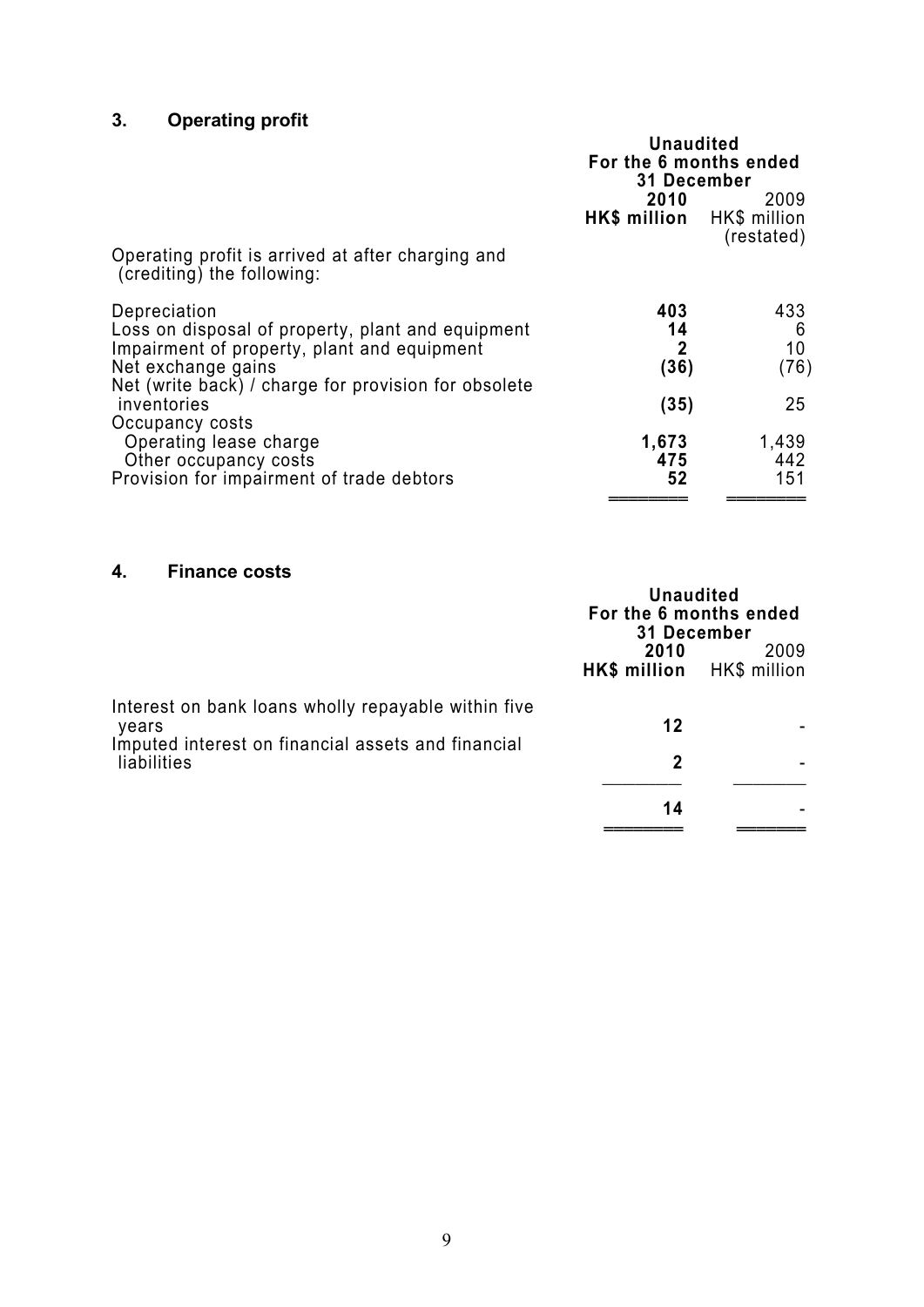#### **5. Taxation**

|                                                                                                       | <b>Unaudited</b><br>For the 6 months ended<br><b>31 December</b><br>2010<br>2009<br>HK\$ million<br>HK\$ million |      |  |
|-------------------------------------------------------------------------------------------------------|------------------------------------------------------------------------------------------------------------------|------|--|
| Current tax                                                                                           |                                                                                                                  |      |  |
| Hong Kong profits tax<br>Provision for current period<br>Underprovision for prior years               | 2<br>1                                                                                                           | 54   |  |
| Overseas taxation<br>Provision for current period<br>(Overprovision) / Underprovision for prior years | 527<br>(18)                                                                                                      | 724  |  |
|                                                                                                       | 512                                                                                                              | 786  |  |
| Deferred tax                                                                                          |                                                                                                                  |      |  |
| Current period net credit                                                                             | (8)                                                                                                              | (43) |  |
| Taxation                                                                                              | 504                                                                                                              | 743  |  |
|                                                                                                       |                                                                                                                  |      |  |

Hong Kong profits tax is calculated at **16.5%** (2009: 16.5%) on the estimated assessable profit for the period, net of tax losses carried forward, if applicable.

Overseas (outside of Hong Kong) taxation has been calculated on the estimated assessable profit for the period at the rates of taxation prevailing in the countries in which the Group companies operate, net of tax losses carried forward, if applicable.

No share of associates' taxation for the six months ended 31 December 2010 (2009: a net tax charge of HK\$23 million) was recorded in the condensed consolidated income statement as share of results of associates. The Group acquired the remaining interests in the associated companies which became subsidiaries of the Group since February 2010.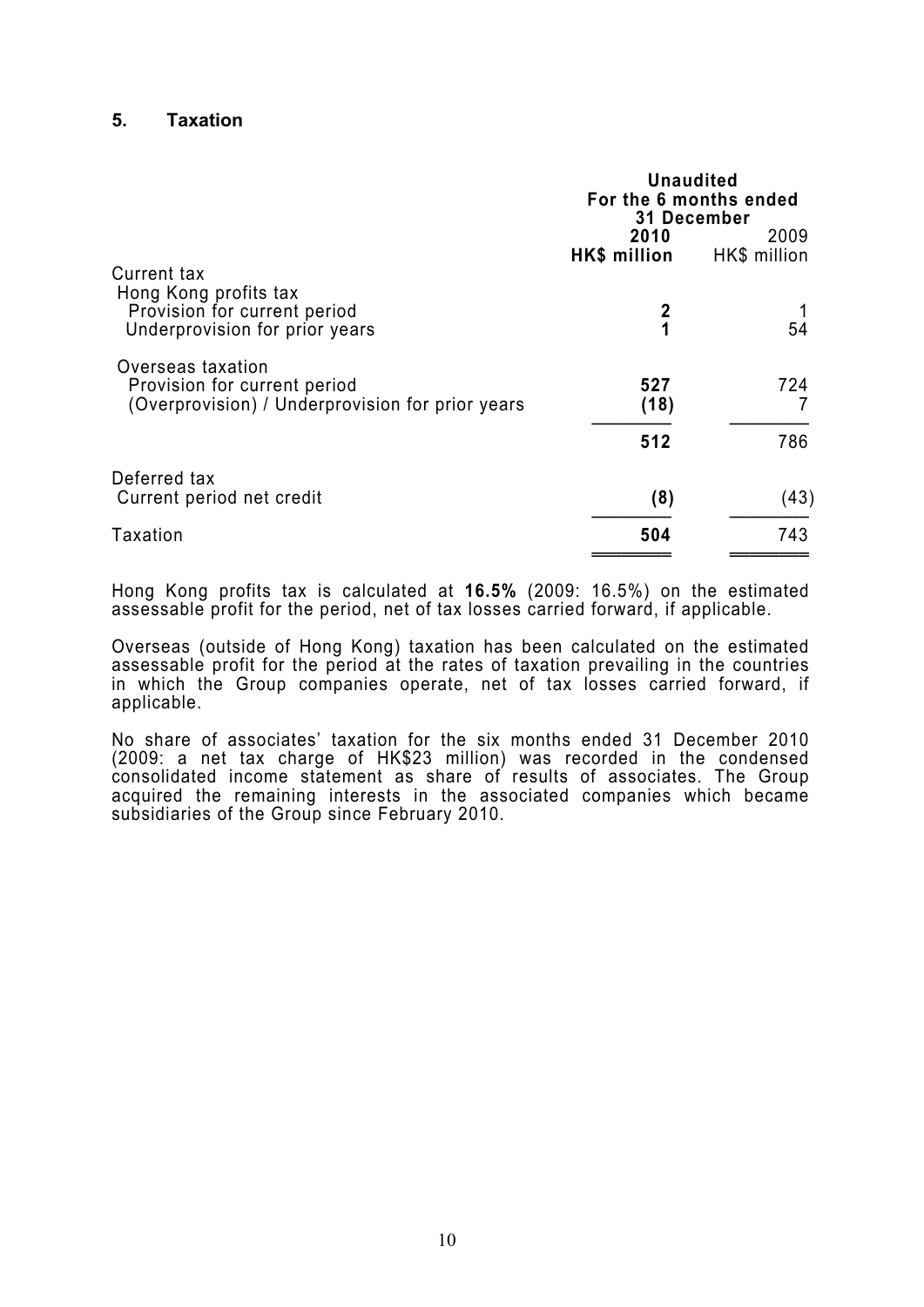#### **6. Interim dividend**

|                                                                     |                      | <b>Unaudited</b><br>For the 6 months ended<br>31 December |
|---------------------------------------------------------------------|----------------------|-----------------------------------------------------------|
|                                                                     | 2010<br>HK\$ million | 2009<br>HK\$ million                                      |
| Interim dividend declared of HK\$1.00<br>(2009: HK\$0.74) per share | 1,289                | 946                                                       |

The amount of interim dividend is based on **1,289,477,475** shares in issue on **10 February 2011** (2009: 1,278,934,879 shares in issue on 3 February 2010).

### **7. Earnings per share**

#### **Basic**

Basic earnings per share is calculated by dividing the profit attributable to shareholders by the weighted average number of ordinary shares in issue during the period after adjusting the outstanding number of ordinary shares deemed to be issued as at the beginning of the period as a result of the scrip dividend (note).

|                                                                                                                   | <b>Unaudited</b><br>For the 6 months ended<br>31 December |             |
|-------------------------------------------------------------------------------------------------------------------|-----------------------------------------------------------|-------------|
|                                                                                                                   | 2010                                                      | 2009        |
| Profit attributable to shareholders (HK\$ million)                                                                | 2,140                                                     | 2,705       |
| Weighted average number of ordinary shares in issue<br>(million)<br>Adjustments for scrip shares (million) (note) | 1,288                                                     | 1,246<br>31 |
|                                                                                                                   | 1,288                                                     | 1,277       |
| Basic earnings per share (HK\$ per share)                                                                         | 1.66                                                      | 2.12        |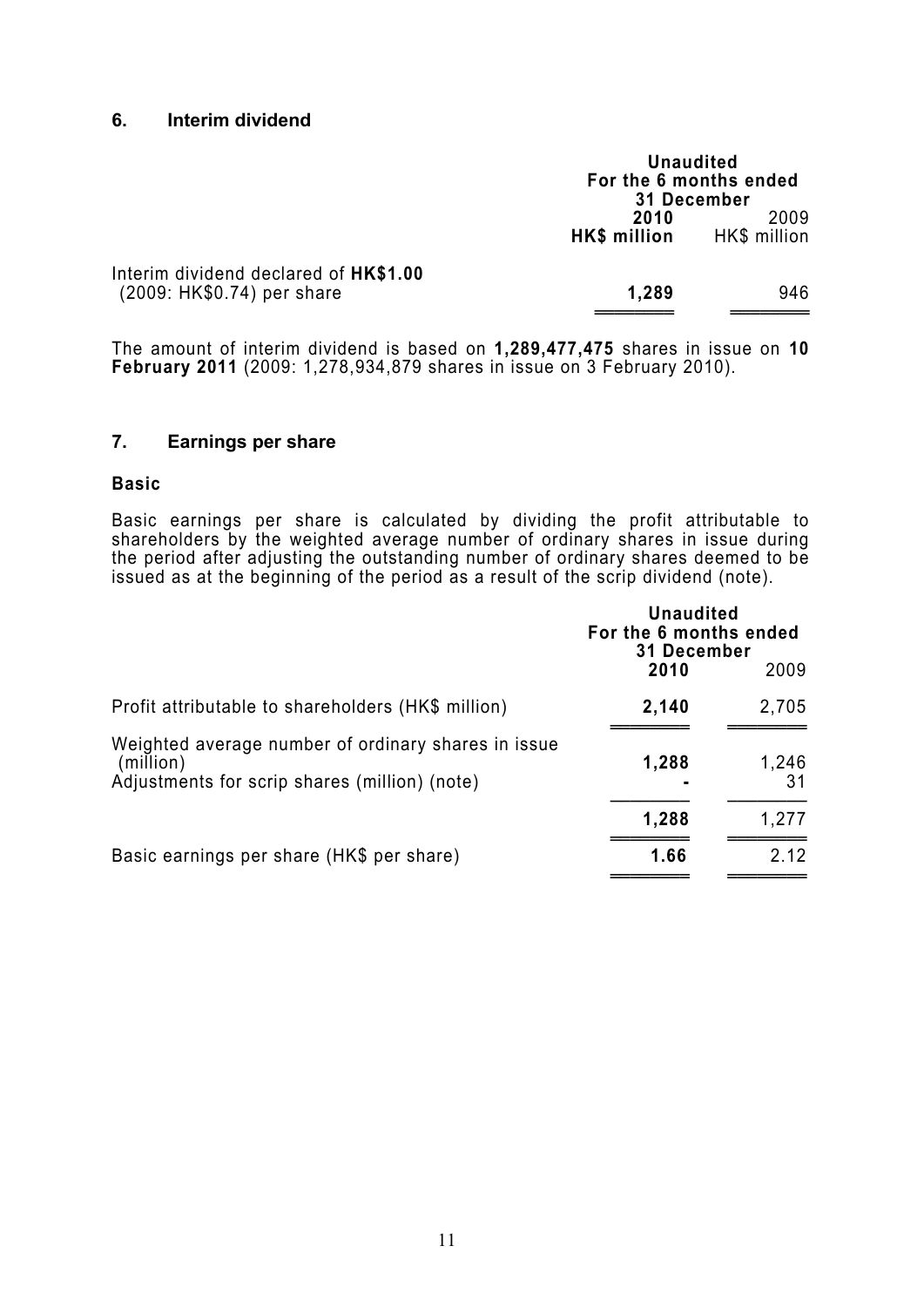### **7. Earnings per share (continued)**

### **Diluted**

Diluted earnings per share is calculated based on the profit attributable to shareholders, and the weighted average number of shares in issue during the period and the outstanding number of ordinary shares deemed to be issued as at the beginning of the period as a result of the scrip dividend (note) after adjusting for the number of dilutive potential ordinary shares granted under the Company's share option scheme.

|                                                                                                                                                              | <b>Unaudited</b><br>For the 6 months ended<br>31 December |                  |
|--------------------------------------------------------------------------------------------------------------------------------------------------------------|-----------------------------------------------------------|------------------|
|                                                                                                                                                              | 2010                                                      | 2009             |
| Profit attributable to shareholders (HK\$ million)                                                                                                           | 2,140                                                     | 2,705            |
| Weighted average number of ordinary shares in issue<br>(million)<br>Adjustments for scrip shares (million) (note)<br>Adjustments for share options (million) | 1,288                                                     | 1,246<br>31<br>3 |
| Weighted average number of ordinary shares for<br>diluted earnings per share (million)                                                                       | 1,288                                                     | 1,280            |
| Diluted earnings per share (HK\$ per share)                                                                                                                  | 1.66                                                      | 2.11             |

Note: On 10 December 2009, the shareholders approved a special dividend of HK\$1.33 per share for the year ended 30 June 2009 by way of new fully paid shares ("scrip shares"). Approximately 31 million scrip shares were issued on 15 January 2010.

#### **8. Property, plant and equipment**

|                                                                                                                                        | <b>Unaudited</b><br>HK\$ million     |
|----------------------------------------------------------------------------------------------------------------------------------------|--------------------------------------|
| Balance at 1 July 2010<br>Exchange translation<br>Additions<br><b>Disposals</b><br>Depreciation (note 3)<br>Impairment charge (note 3) | 3,976<br>327<br>590<br>(16)<br>(403) |
| <b>Balance at 31 December 2010</b>                                                                                                     | 4,472                                |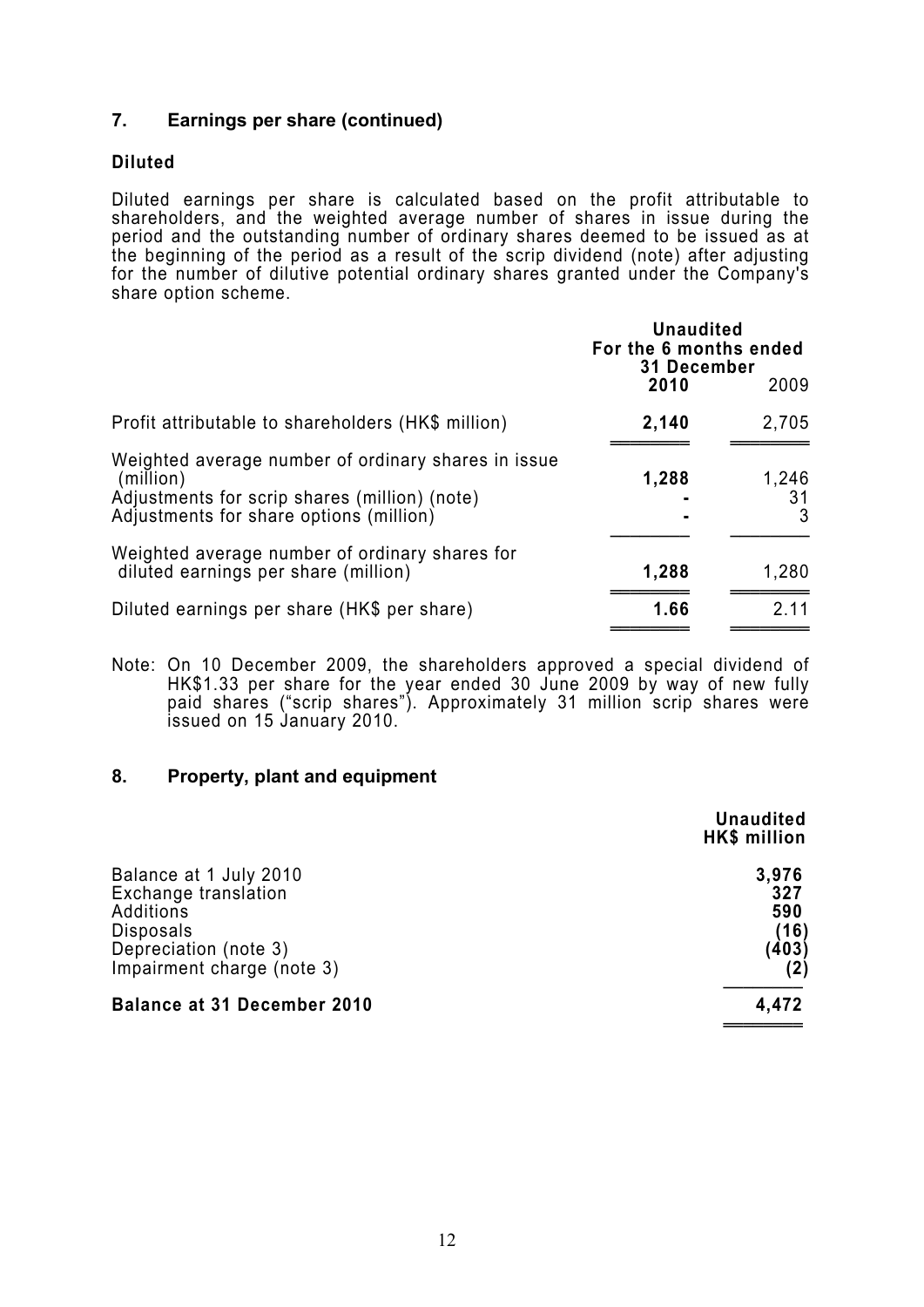### **9. Debtors, deposits and prepayments**

Debtors, deposits and prepayments include trade debtors. The ageing analysis by due date of trade debtors net of provision for impairment is as follows:

|                                                         | <b>Unaudited</b><br>31 December<br>2010<br>HK\$ million | Audited<br>30 June<br>2010<br>HK\$ million |
|---------------------------------------------------------|---------------------------------------------------------|--------------------------------------------|
| Current                                                 | 2,238                                                   | 1,873                                      |
| $1-30$ days<br>31-60 days<br>61-90 days<br>Over 90 days | 308<br>151<br>68<br>254                                 | 165<br>98<br>56<br>197                     |
| Amount past due but not impaired                        | 781                                                     | 516                                        |
|                                                         | 3,019                                                   | 2,389                                      |

The Group's sales to retail customers are made in cash, bank transfer or by credit card. The Group also grants credit period, which is usually 30 to 60 days to certain wholesale and franchise customers.

### **10. Creditors and accrued charges**

Creditors and accrued charges include trade creditors and their ageing analysis is as follows:

|                                         | <b>Unaudited</b><br>31 December<br>2010<br>HK\$ million | Audited<br>30 June<br>2010<br>HK\$ million |
|-----------------------------------------|---------------------------------------------------------|--------------------------------------------|
| $0-30$ days<br>31-60 days<br>61-90 days | 848<br>40<br>10                                         | 934<br>35<br>6                             |
| Over 90 days                            | 6<br>904                                                | 17<br>992                                  |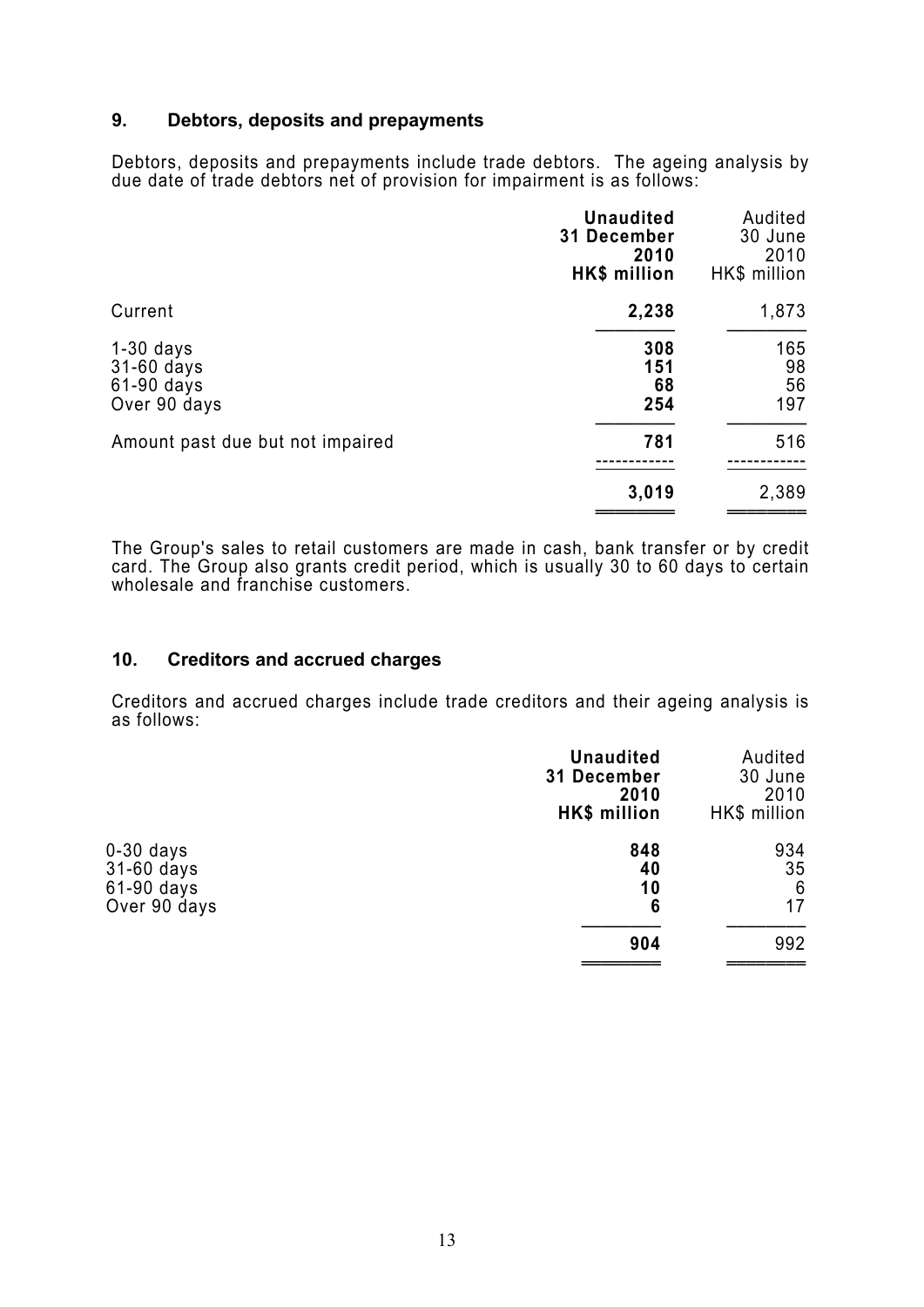#### **11. Share capital**

|                                                                                                                                | <b>Unaudited</b><br>31 December<br>2010<br>HK\$ million   | Audited<br>30 June<br>2010<br>HK\$ million |
|--------------------------------------------------------------------------------------------------------------------------------|-----------------------------------------------------------|--------------------------------------------|
| <b>Authorised</b><br>2,000,000,000 shares of HK\$0.10 each                                                                     | 200                                                       | 200                                        |
|                                                                                                                                | Number of shares of<br>HK\$0.10<br>each<br><b>Million</b> | <b>Nominal</b><br>value<br>HK\$ million    |
| <b>Issued and fully paid</b><br>Balance at 1 July 2010<br>Exercise of share options (note 1)<br>Issue of scrip shares (note 2) | 1,288                                                     | 129                                        |
| <b>Balance at 31 December 2010</b>                                                                                             | 1,289                                                     | 129                                        |

- Note 1: During the period, **345,000** ordinary shares of **HK\$0.10** each were issued in respect of the share options exercised by Directors and employees under the share option scheme at exercise prices in the range of **HK\$24.20** to **HK\$24.45** each (representing a premium in the range of **HK\$24.10** to **HK\$24.35** each).
- Note 2: On 24 November 2010, the shareholders approved a final dividend of HK\$0.67 per share for the year ended 30 June 2010. The shareholders were provided with an option to receive the final dividend in form of new fully paid shares in lieu of cash. On 29 December 2010, 904,515 shares were issued in respect of the final dividend.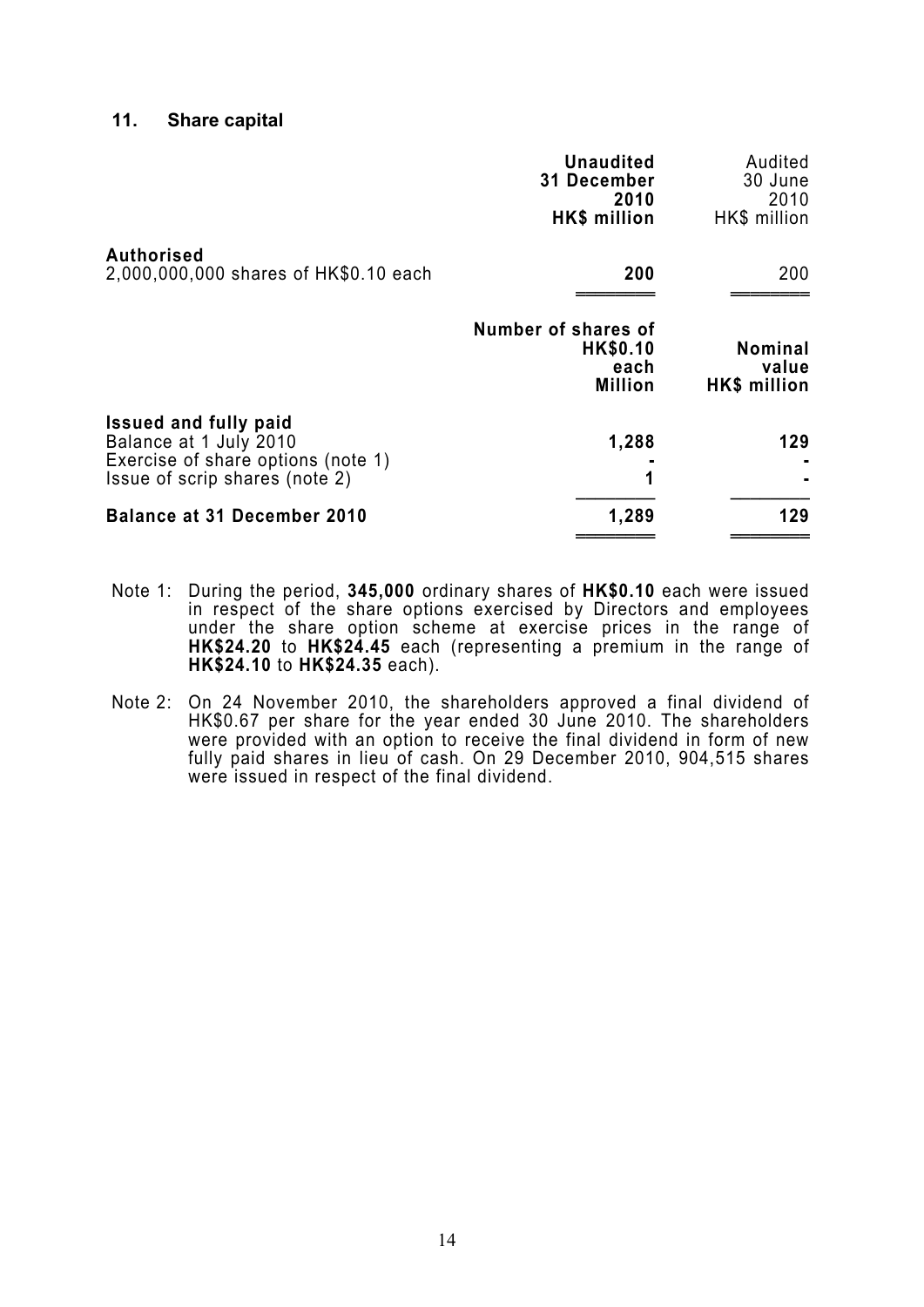### **MANAGEMENT DISCUSSION AND ANALYSIS**

The Group recorded a turnover of HK\$17.7 billion (1H FY09/10: HK\$18.5 billion) representing 1.6% top line growth in local currency driven by strong turnover growth of 5.9% in local currency in the second quarter and the consolidation of the turnover contribution from the China subsidiaries. Gross profit margin increased by 0.9% point to 55.6% mainly due to the higher retail turnover contribution amounting to 56% of total group turnover. Total cash position remained strong at HK\$7.3 billion as at 31 December 2010. The Board of Directors has declared an interim dividend of HK\$1.00 per share (1H FY09/10: HK\$0.74 per share) which is calculated based on the regular dividend policy of 60% of basic EPS.

### **Updates on Strategic Initiatives**

We are on an exciting journey to create a better and bigger ESPRIT. Our Six Strategic Initiatives are progressing well. New ideas have been developed and they are in the process of being implemented. This ranges from the sharpening of the brand position to create a clearer and consistent handwriting across our product collections, stores and communication, a new process of building our collections, a new sourcing strategy to achieve synergies and savings, as well as a new global, channel-based sales organisation to drive growth. Although not all the results of our hard work are visible yet, we have been strengthening our platform for growth and profitability. We are confident to see the full positive impact of our strategic agenda to materialise mid-term.

### **(1) Global brand: Drive traffic and customer loyalty**  *Strengthening brand equity and improving shopping experience*

Consumer research conducted worldwide showed that our brand enjoys a high level of consumer trust and excellent ratings in product quality, yet there is an opportunity to inject more value into the products to enhance the value for money attribute. In addition, we have identified opportunities to differentiate the Esprit brand further based on a clearer handwriting in products, stores and communication. We are in the process of sharpening the brand positioning of Esprit and building on the great heritage and soul of our brand. This will have a visible impact on all "touch points of the brand", from our products, to our stores and our communication with our customers. To fuel this process, two new positions were created: Brand Director, Jörgen Andersson and Creative Director, Jan Nord have been on board since October 2010 and are responsible for Esprit's global brand, creation and marketing communication strategy. The brand direction to rejuvenate and sharpen the profile of the brand is being finalised and we will cascade this down into the organisation to implement this in all brand touch points.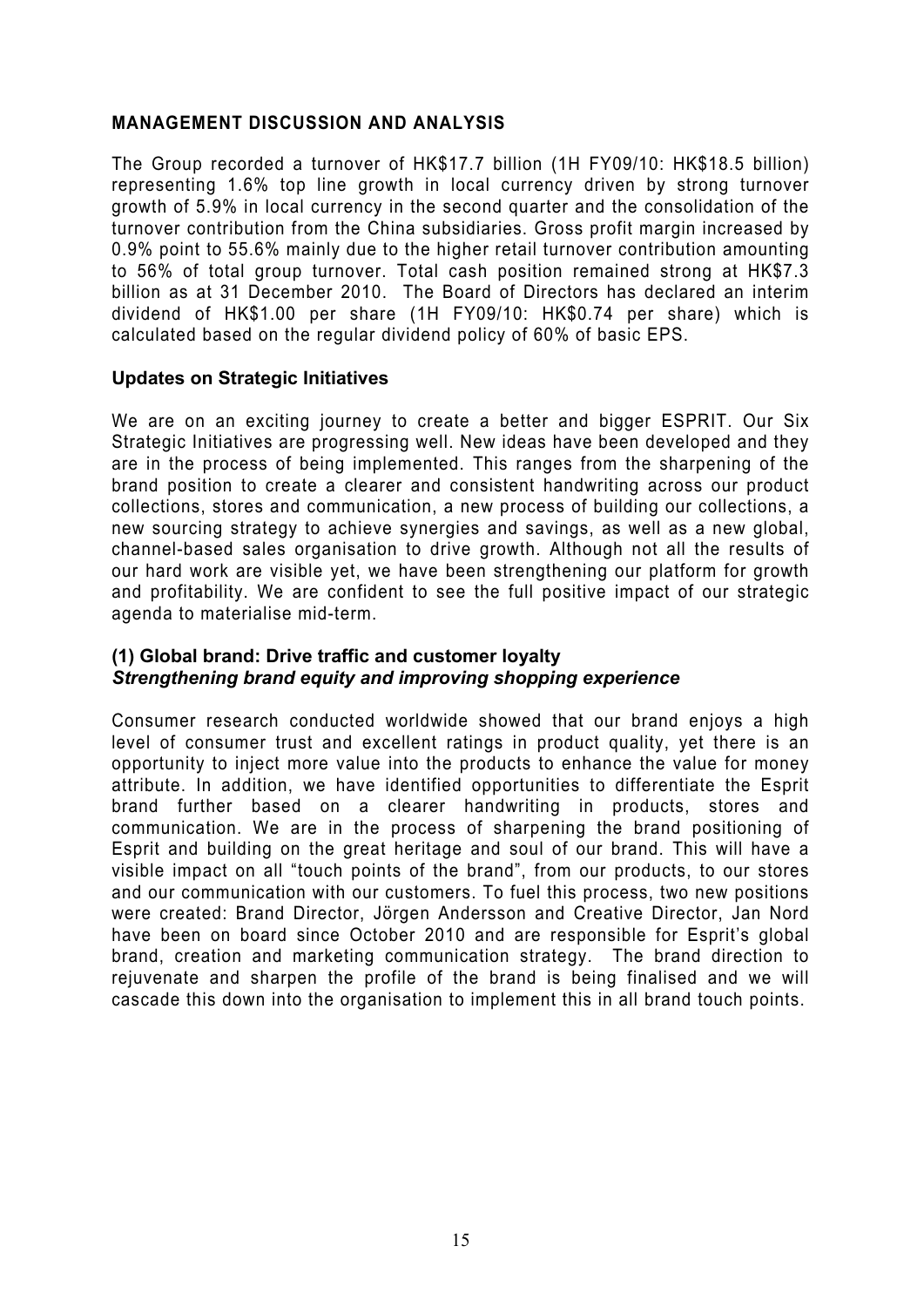### **(2) Products: Grow sales per sqm**  *Improving product differentiation and newness*

Our continued efforts to differentiate our product divisions are increasingly successful. Both our Edc and Collection divisions achieved above average turnover growth at 6.1% and 15.4% in local currency respectively. A new collection building process has been introduced to create a global brand look in our stores as well as more sourcing synergies. Based on a quantitative half-yearly global line briefing, a third of the collections developed is being defined as the Global Product Line - a monthly range with respective key looks and collection themes made mandatory for all retail stores that act as a lever to create a globally aligned image of the brand. The mandatory collections will then be built further by the product divisions and continental merchandisers who will select specific country products and complementary styles to the key looks for their countries and regions.

This Global Product Line concept has been implemented first in our Women Casual division. Evolving from a local to a global merchandising organisation with one global merchandising process for all lines will also enable us to achieve higher effectiveness in sourcing and in marketing. Currently, the overlapping of the product style is less than 5% and we target to have 30% of products overlapping globally under the Global Product Line. The first results of our Women Casual division are very promising: the Global Product Line covered more than 40% of the total styles for the Women Casual and it was also well-received by our wholesale customers.

### **(3) Channel and country: Fuel growth and profitability**  *Ensuring better execution of the multi-channel distribution strategy*

After our comprehensive review of the existing store portfolio, we decided to close down 33 loss-making stores worldwide as announced at the previous year end. We made progress in the store closure program and a total of 8 stores, 5 in Europe and 3 in Asia, had been closed as at 31 December 2010.

China is at the core of Esprit's long-term strategy to become a truly global brand and a geographically diversified company. We are making good progress with our growth plan for China to extend our leading position in the largest and fastest growing apparel market in the world. After the successful acquisition and subsequent integration phase, we are now focusing on accelerating our business. For further details, please refer to the separate section on China.

### **(4) Cost of goods sold: Achieving savings in sourcing across divisions**

We are very pleased with developments in our preferred supplier program for Tshirts and are extending the approach to all other product categories. We will consolidate sourcing for sweaters from 48 suppliers to 13 suppliers and for outerwear, we plan to reduce the number of suppliers from 117 to 11. In addition to this portfolio consolidation process, we are making excellent progress in our medium-term sourcing strategy, extending Esprit's sourcing footprint to get the best out of our sourcing markets. In the last six months our business in Bangladesh, where we have set up new sourcing office, has tripled. We also see a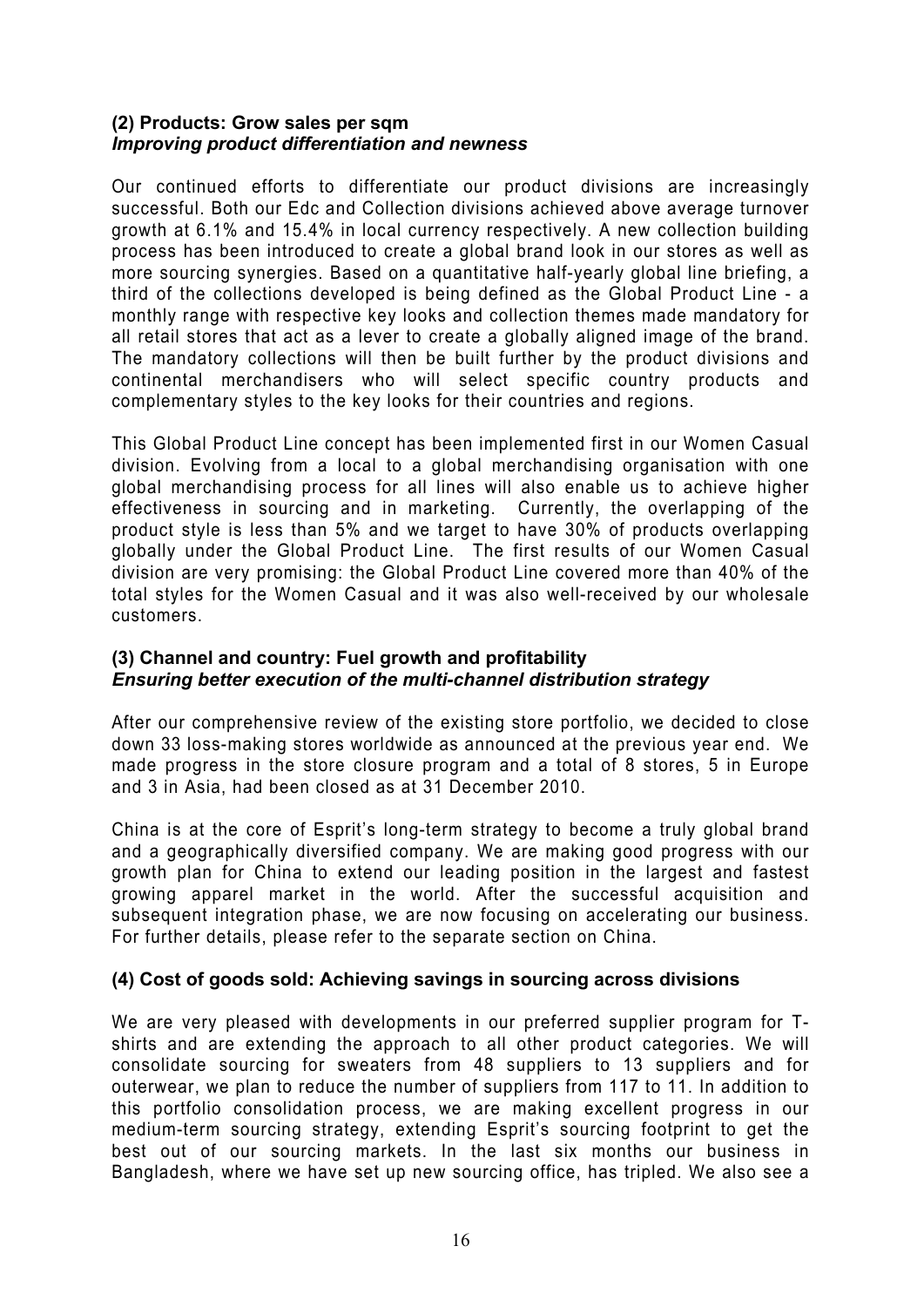big advantage with the Generalised System of Preferences ("GSP") duty rules for textile imports into Europe from developing countries. Another new sourcing office for Central and Northern China will be opened in Spring 2011. We have also developed direct relationships with main fabric mills and accessory suppliers and are now negotiating directly with them. Although the sourcing market for the year ending 30 June 2011 poses challenges such as substantial increases in cost of raw materials, wage inflation, skilled labour shortage for retailers everywhere, we are confident that with all the measures taken, we have several levers to offset at least part of the cost increases and will be in a strong position to offer better value to our customers.

### **(5) Support functions: Establishing best-in-class backbone for growth**

A new Head of Global Human Resources has been in place since December 2010 to strengthen the skills and capabilities of our global Human Resources organisation. As part of this initiative, a comprehensive Human Resources strategy and Talent Management program focusing on the top 100 internal leaders have been developed. A transparent and performance linked incentive system has also been implemented. The SAP/EPS project implementation is also on track and already gone live in our Edc Women division with deliveries. Edc Men will be the next division to be converted to the new SAP system and the preparation for this is already in full swing.

### **(6) Organisation and structure: Ensuring better alignment and global execution across product divisions, regions and channels**

In light of our vision to become a truly global Company and brand, our sales organisation has been transformed from a regional, geographical set-up to a global, channel-based one since November 2010. The transformation will enhance the brand and ensure consistent execution of our proven multi-channel concept globally. Our global retail organisation has been strengthened with a new Chief Retail Officer, Global Retail COO and Global Head of Expansion. A new Chief Wholesale Officer will start in May 2011. During the last twelve months, the top management structure has been strengthened significantly with experienced and international management talents to capture the global growth opportunities which have been identified.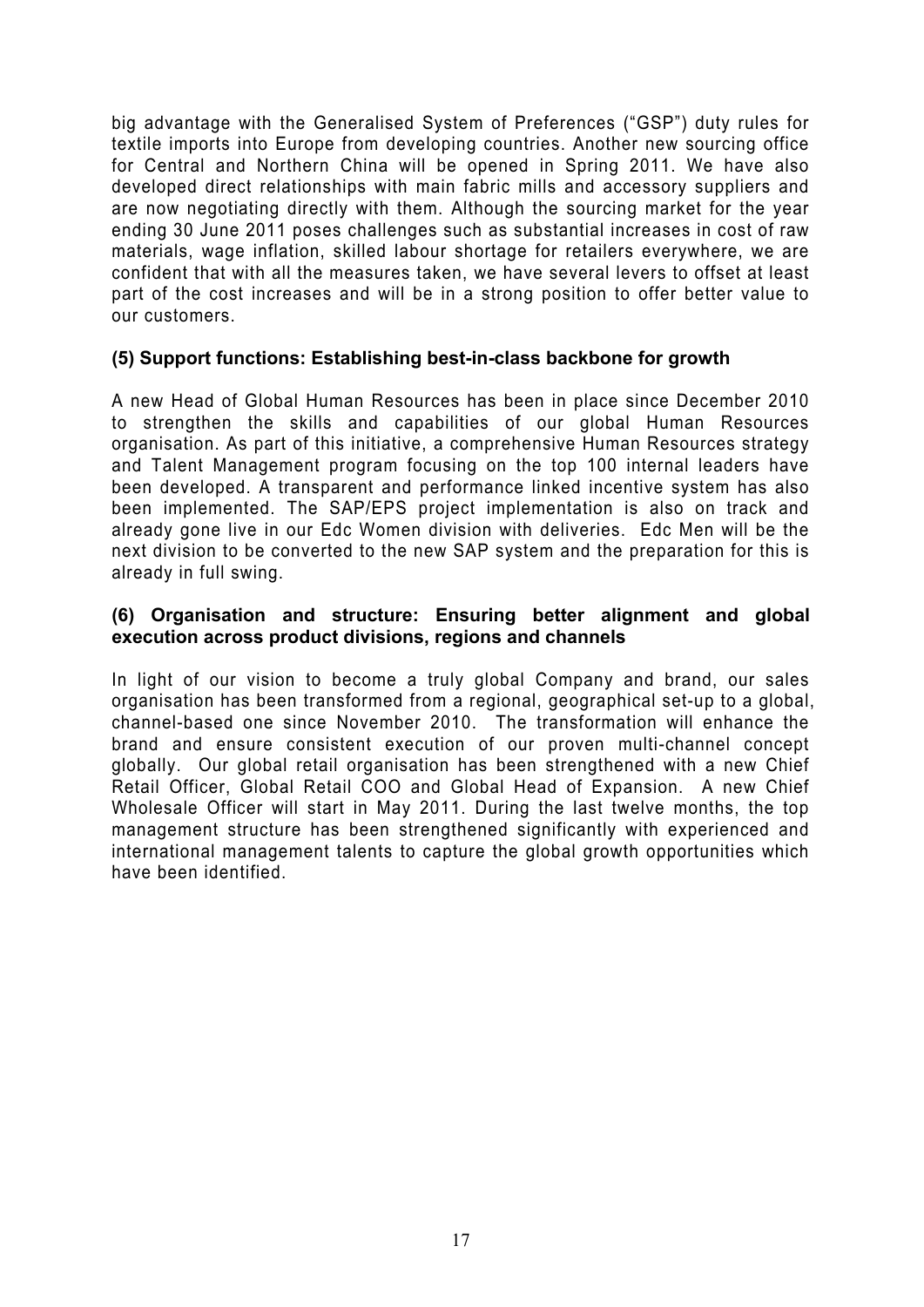### **Updates on China growth plan**

Our growth plan for China is part of our strategic agenda, Initiative 3, but given the importance of China within the Esprit long-term strategy, we highlight the progress in this separate section.

|           | Six months ended 31 Dec 2010       |                                                                                                                                                                                                                                                | <b>VOV</b> | Six months ended 31 Dec 2009   |                                                      |  |
|-----------|------------------------------------|------------------------------------------------------------------------------------------------------------------------------------------------------------------------------------------------------------------------------------------------|------------|--------------------------------|------------------------------------------------------|--|
|           | Turnover (HK\$ million) % of total |                                                                                                                                                                                                                                                |            | growth Turnover (HK\$ million) | % of total                                           |  |
| Retail    | 847                                | 59.8%                                                                                                                                                                                                                                          | 2.0%       | 830                            | 61.8%                                                |  |
| Wholesale | 570                                | 40.2%                                                                                                                                                                                                                                          | 11.0%      | 513                            | 38.2%                                                |  |
| Total*    | 1.417                              | 100.0%<br><u> a shekara ta 1999, a shekara ta 1999, a shekara ta 1999, a shekara ta 1999, a shekara ta 1999, a shekara ta 1999, a shekara ta 1999, a shekara ta 1999, a shekara ta 1999, a shekara ta 1999, a shekara ta 1999, a shekara t</u> | 5.4%       | 1,343                          | 100.0%<br>$\qquad \qquad \overbrace{\qquad \qquad }$ |  |

\* Excludes salon

With the acquisition of the remaining 51% equity interest in the former China Joint Venture, China is our new growth engine driving further expansion. After the successful integration phase, we improved the performance in terms of sales and profitability of our China business and are now moving into the growth phase and our detailed expansion plan is being executed. For the first six months of this fiscal year, we are in line with our 5-year plan as presented last year end.

China's turnover increased 3.2% year-on-year in local currency to HK\$1,429 million, which represented 8.1% of the Group's turnover for the six months ended 31 December 2010. Retail and wholesale turnover in China were HK\$847 million and HK\$570 million, respectively. Wholesale turnover showed 11% year-on-year growth and retail comparable store sales growth returned to positive 0.5% for the six months ended 31 December 2010 (2H FY09/10: -4.2% and 1H FY09/10: -8.5%). EBIT margin increased by 5.0% points to 19.7% for the six months period ended 31 December 2010. We expanded our existing base of 169 cities as at 30 June 2010 to 183 cities as at 31 December 2010 and the total number of POS increased from 931 as at 30 June 2010 to 1,002 as at 31 December 2010.

As at 31 December 2010, our retail distribution channel in China comprised 6 cities. The number of directly managed retail stores increased by 11 during the first half of the financial year to 299 as at 31 December 2010, of which 244 were concession stores.

We have also expanded our footprint to 14 new cities via franchise to cover 177 cities, mainly in tier 3 to tier 5 cities. The number of controlled space wholesale POS increased by 60 to 703 as of 31 December 2010, of which 77 were standalone stores. Controlled wholesale space in China grew by 6.3% for the six months ended 31 December 2010.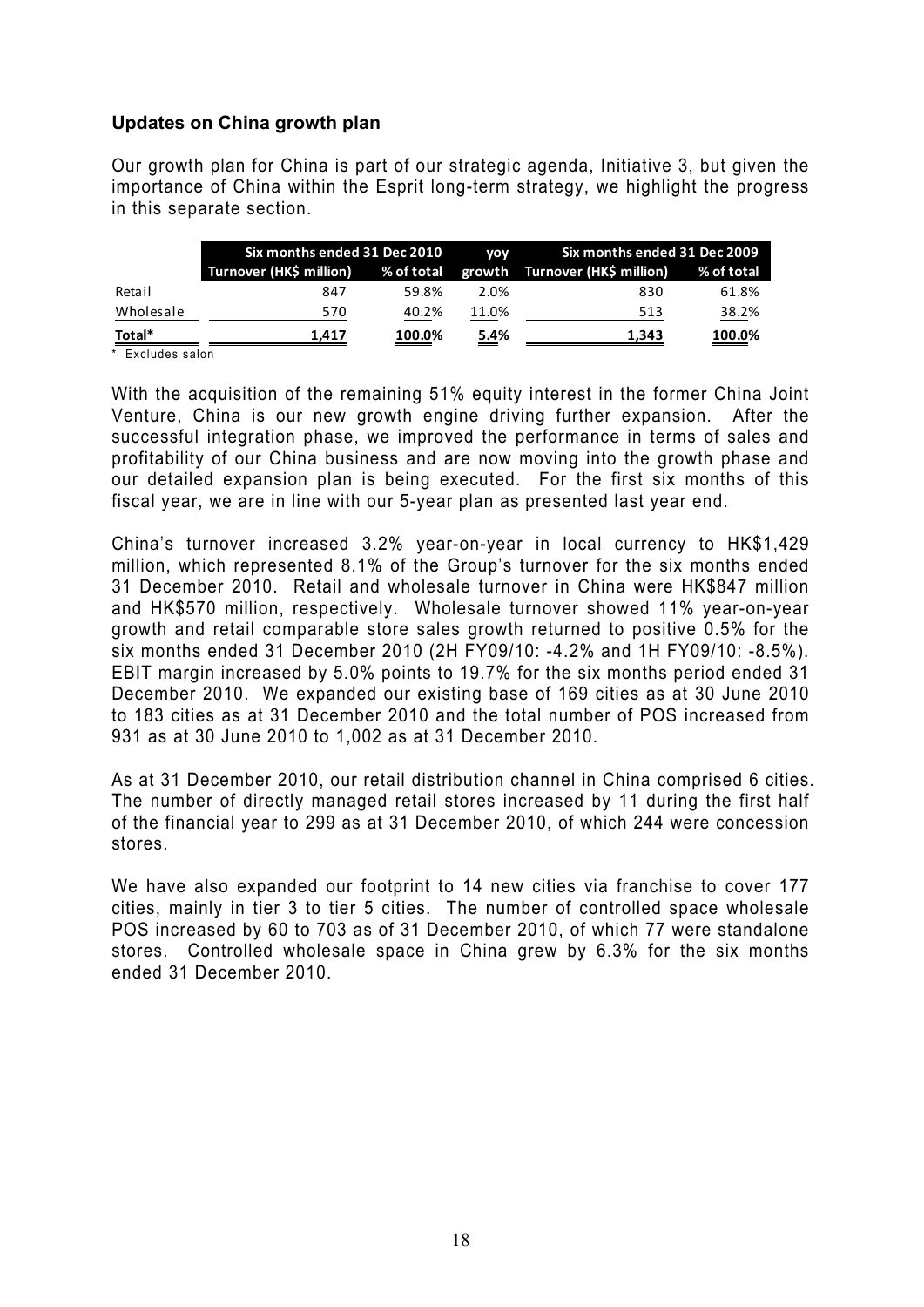### **Revenue Analysis**

Group turnover was HK\$17.7 billion (1H FY09/10: HK\$18.5 billion) representing 1.6% increase in local currency driven by strong turnover growth of 5.9% in the second quarter (1Q FY10/11: -2.6%) and consolidation of the turnover from China.

Turnover resumed growth in the second quarter mainly driven by improved wholesale turnover growth of 3.2% in local currency whilst retail turnover growth softened due to adverse weather conditions in Europe and North America in December 2010.

In line with our long-term strategy, turnover in Asia Pacific as percentage of Group turnover increased to 17% as a result of higher turnover growth and contribution from China. Turnover in North America also accounted for a slightly higher portion of Group turnover at about 4%. Consequently, turnover in Europe as percentage of Group turnover decreased to 79%.

#### **Turnover by Countries**

|                                 | For the 6 months ended 31 December |                 |              |            |          |             |
|---------------------------------|------------------------------------|-----------------|--------------|------------|----------|-------------|
|                                 | 2010                               |                 |              | 2009       |          | Change in % |
|                                 |                                    |                 |              |            |          |             |
|                                 |                                    | % to Group      |              | % to Group |          | Local       |
| <b>COUNTRIES</b> #              | <b>HK\$ million</b>                | <b>Turnover</b> | HK\$ million | Turnover   | HK\$     | currency    |
| <b>Europe</b>                   | 14,014                             | 79.2%           | 15,705       | 85.0%      | $-10.8%$ | $-3.3%$     |
| Germany* ##                     | 7.496                              | 42.4%           | 8,317        | 45.0%      | $-9.9%$  | $-1.5%$     |
| Benelux*                        | 2,372                              | 13.4%           | 2,741        | 14.8%      | $-13.4%$ | $-5.3%$     |
| France                          | 1,347                              | 7.6%            | 1,613        | 8.7%       | $-16.5%$ | $-8.7%$     |
| Scandinavia                     | 784                                | 4.4%            | 797          | 4.3%       | $-1.6%$  | 2.5%        |
| Switzerland                     | 770                                | 4.4%            | 775          | 4.2%       | $-0.7%$  | $-3.2%$     |
| Austria                         | 739                                | 4.2%            | 833          | 4.5%       | $-11.2%$ | $-2.9%$     |
| United Kingdom                  | 208                                | 1.2%            | 252          | 1.4%       | $-17.3%$ | $-13.4%$    |
| Spain                           | 148                                | 0.8%            | 165          | 0.9%       | $-10.5%$ | $-2.4%$     |
| Italy                           | 118                                | 0.7%            | 174          | 1.0%       | $-32.3%$ | $-26.2%$    |
| Ireland                         | 18                                 | 0.1%            | 19           | 0.1%       | $-2.8%$  | 5.7%        |
| Portugal                        | $\overline{7}$                     | 0.0%            | 16           | 0.1%       | $-52.8%$ | $-48.1%$    |
| <b>Others</b>                   | $\overline{7}$                     | 0.0%            | 3            | 0.0%       | n.a.     | n.a.        |
| <b>Asia Pacific</b>             | 3,022                              | 17.1%           | 2,178        | 11.8%      | 38.8%    | 35.2%       |
| China**                         | 1,429                              | 8.1%            |              |            | n.a.     | n.a.        |
| Australia and New Zealand       | 495                                | 2.8%            | 494          | 2.7%       | 0.3%     | $-7.7%$     |
| Hong Kong**                     | 304                                | 1.7%            | 362          | 1.9%       | $-16.2%$ | $-16.2%$    |
| $Macau^{\# \# \#}$              | 299                                | 1.7%            | 882          | 4.8%       | $-66.1%$ | $-63.4%$    |
| Singapore                       | 216                                | 1.2%            | 200          | 1.1%       | 8.4%     | 1.4%        |
| Taiwan                          | 154                                | 0.9%            | 134          | 0.7%       | 14.6%    | 9.0%        |
| Malaysia                        | 125                                | 0.7%            | 106          | 0.6%       | 17.6%    | 6.3%        |
| <b>North America and others</b> | 657                                | 3.7%            | 592          | 3.2%       | 10.8%    | 8.1%        |
| United States*                  | 334                                | 1.9%            | 282          | 1.5%       | 18.2%    | 18.0%       |
| Canada                          | 323                                | 1.8%            | 310          | 1.7%       | 4.1%     | $-0.8%$     |
| <b>TOTAL</b>                    | 17,693                             | 100.0%          | 18,475       | 100.0%     | $-4.2%$  | 1.6%        |

n.a. Means not applicable

# Country as a whole includes retail stores, outlet stores, edc standalone stores and e-shop

Germany sales includes wholesale sales to other European countries mainly Russia, Poland, Greece,

Czech Republic and Slovenia ### Macau sales for the six months ended 31 December 2010 includes wholesale sales to other countries mainly Middle East, Thailand and India; Macau sales for the six months ended 31 December 2009 also included wholesale sales to the former China Joint Venture

Includes licensing

\*\* Includes salon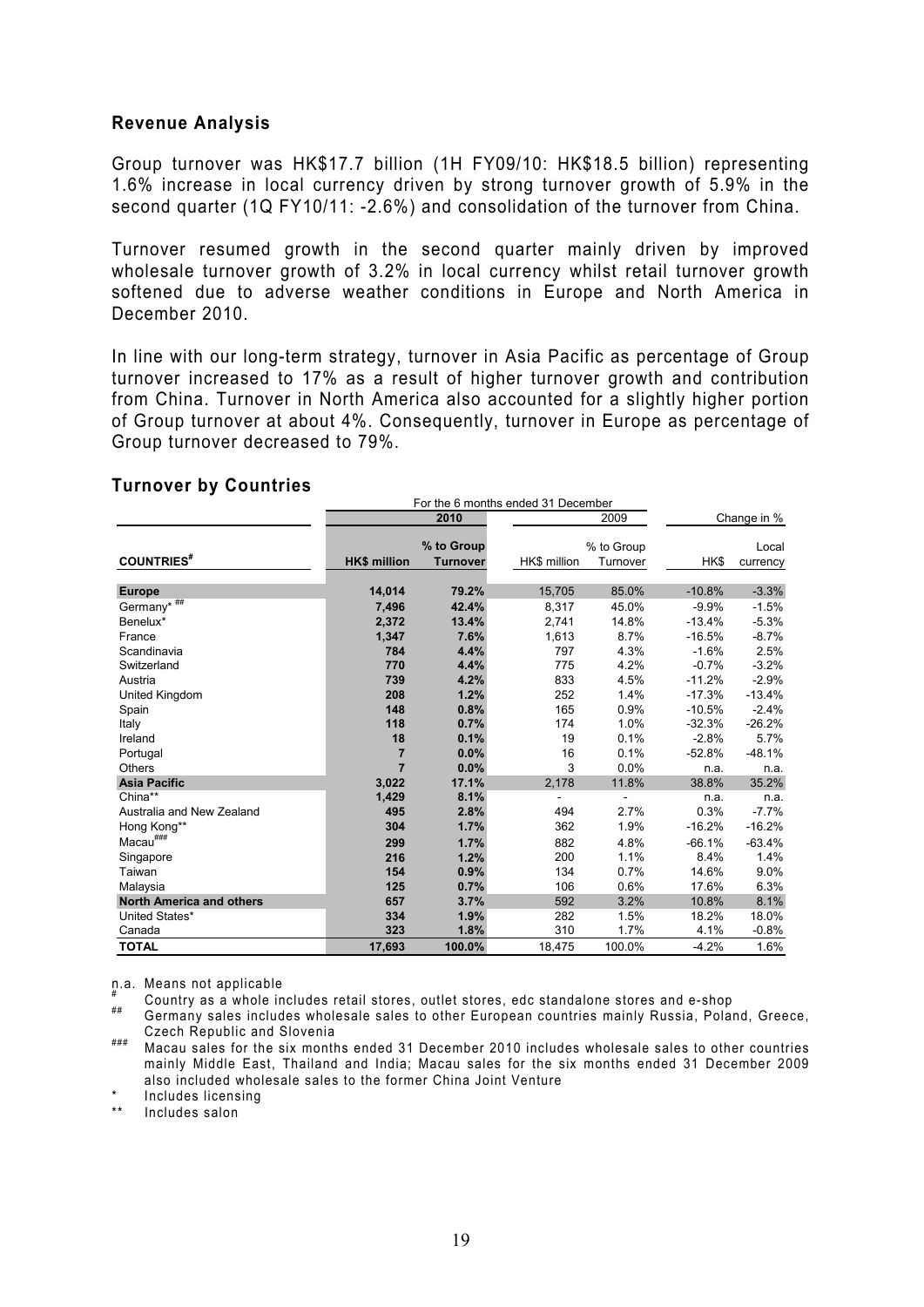### **Turnover by Products**

|                          | For the 6 months ended 31 December |            |              |            |             |           |  |
|--------------------------|------------------------------------|------------|--------------|------------|-------------|-----------|--|
|                          |                                    | 2010       |              | 2009       | Change in % |           |  |
|                          |                                    |            |              |            |             |           |  |
|                          |                                    | % to Group |              | % to Group |             | Local     |  |
| <b>PRODUCT DIVISIONS</b> | <b>HK\$ million</b>                | Turnover   | HK\$ million | Turnover   | HK\$        | currency  |  |
|                          |                                    |            |              |            |             |           |  |
| casual                   | 8,260                              | 46.7%      | 8,939        | 48.4%      | $-7.6%$     | $-2.4%$   |  |
| women casual             | 5,943                              | 33.6%      | 6,515        | 35.3%      | $-8.8%$     | $-3.5%$   |  |
| men casual               | 2,317                              | 13.1%      | 2,424        | 13.1%      | $-4.4%$     | 0.8%      |  |
| edc                      | 4,344                              | 24.6%      | 4,378        | 23.7%      | $-0.8%$     | 6.1%      |  |
| edc women                | 3,137                              | 17.7%      | 3,129        | 17.0%      | 0.2%        | 6.8%      |  |
| edc men                  | 683                                | 3.9%       | 704          | 3.8%       | $-2.9%$     | 4.0%      |  |
| edc others <sup>^</sup>  | 524                                | 3.0%       | 545          | 2.9%       | $-3.9%$     | 4.9%      |  |
| collection               | 1,876                              | 10.6%      | 1,716        | 9.3%       | 9.3%        | 15.4%     |  |
| women collection         | 1,353                              | 7.6%       | 1,277        | 6.9%       | 6.0%        | 12.0%     |  |
| men collection           | 523                                | 3.0%       | 439          | 2.4%       | 19.2%       | 25.2%     |  |
| others                   | 3,213                              | 18.1%      | 3,442        | 18.6%      | $-6.7%$     | $-0.5%$   |  |
| accessories              | 881                                | 5.0%       | 919          | 5.0%       | $-4.2%$     | 1.3%      |  |
| kids                     | 497                                | 2.8%       | 595          | 3.2%       | $-16.5%$    | $-11.4%$  |  |
| shoes                    | 459                                | 2.6%       | 473          | 2.6%       | $-2.9%$     | 5.6%      |  |
| bodywear                 | 484                                | 2.7%       | 464          | 2.5%       | 4.2%        | 12.3%     |  |
| sports                   | 285                                | 1.6%       | 355          | 1.9%       | $-19.8%$    | -14.9%    |  |
| de. corp                 | 201                                | 1.1%       | 193          | 1.0%       | 4.3%        | 12.2%     |  |
| red earth                | 35                                 | 0.2%       | 7            | $0.0\%$    | 368.0%      | 359.0%    |  |
| others*                  | 371                                | 2.1%       | 436          | 2.4%       | $-14.9%$    | $-10.0\%$ |  |
| <b>TOTAL</b>             | 17,693                             | 100.0%     | 18,475       | 100.0%     | $-4.2%$     | 1.6%      |  |

^ edc others include edc kids, edc shoes, edc accessories and edc bodywear

Others include salon, licensing income & licensed products like timewear, eyewear, jewellery, bed & bath, houseware, etc.

Our efforts in differentiating product divisions are bearing fruits. Both Edc and Collection achieved above average turnover growth at 6.1% and 15.4% in local currency respectively. In addition, the Shoes division also generated healthy turnover growth of 5.6% in local currency.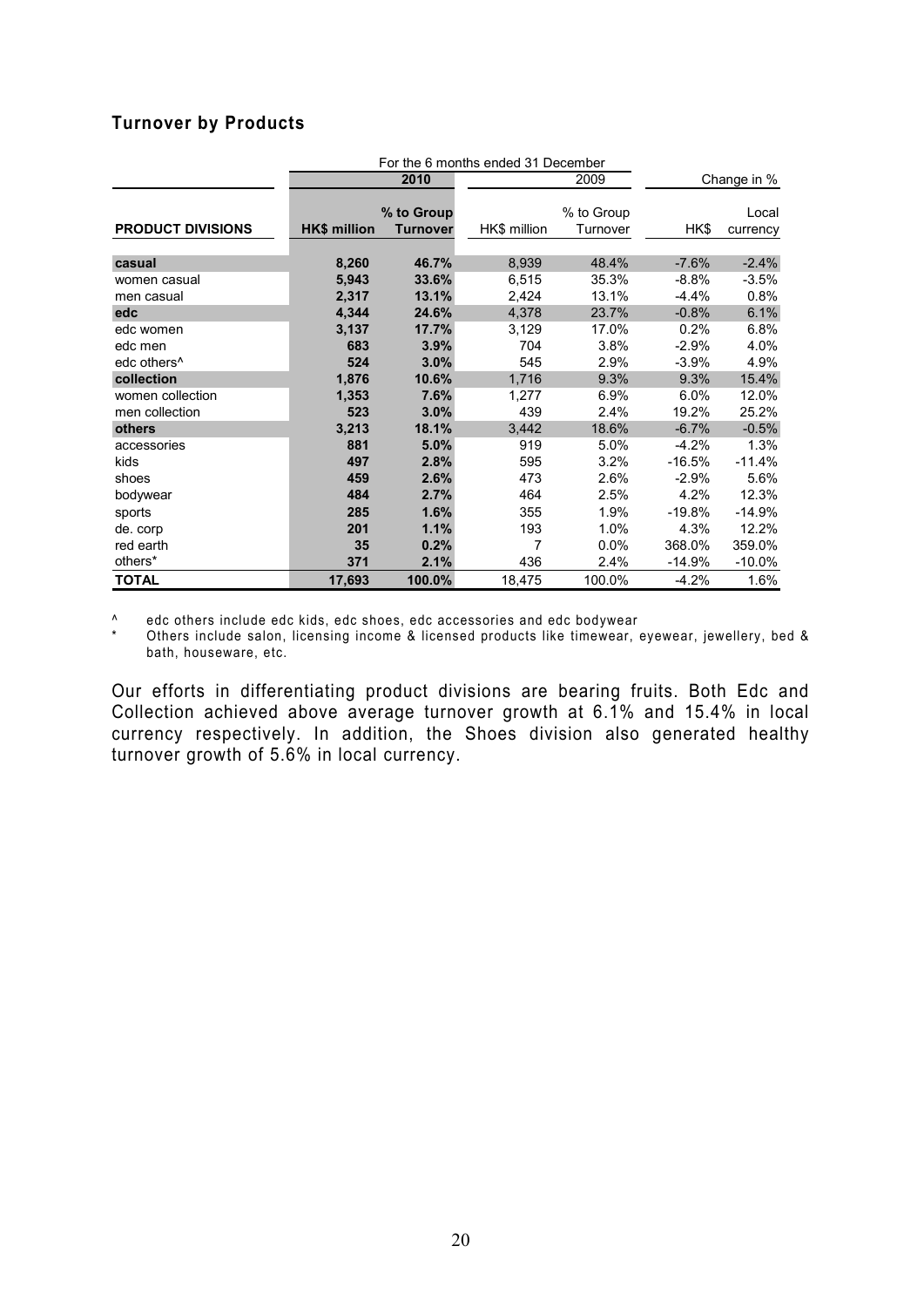### **Turnover by Distribution Channels**

|                                  | For the 6 months ended 31 December |                             |              |                        |             |                   |
|----------------------------------|------------------------------------|-----------------------------|--------------|------------------------|-------------|-------------------|
|                                  |                                    | 2010                        |              | 2009                   | Change in % |                   |
| <b>KEY DISTRIBUTION CHANNELS</b> | million                            | HK\$ % to Group<br>Turnover | HK\$ million | % to Group<br>Turnover | HK\$        | Local<br>currency |
| Retail <sup>#</sup>              | 9,955                              | 56.3%                       | 9,624        | 52.1%                  | 3.4%        | 8.7%              |
| Europe                           | 7,315                              | 41.3%                       | 7.905        | 42.8%                  | $-7.5%$     | $0.3\%$           |
| Asia Pacific                     | 2,149                              | 12.2%                       | 1,287        | 7.0%                   | 67.0%       | 60.2%             |
| North America                    | 491                                | 2.8%                        | 432          | 2.3%                   | 13.5%       | 10.8%             |
| Wholesale                        | 7,621                              | 43.1%                       | 8,738        | 47.3%                  | $-12.8%$    | $-6.2%$           |
| Europe                           | 6,684                              | 37.8%                       | 7,783        | 42.1%                  | $-14.1%$    | $-6.9%$           |
| Asia Pacific                     | 849                                | 4.8%                        | 872          | 4.7%                   | $-2.6%$     | $-1.5%$           |
| North America and others         | 88                                 | 0.5%                        | 83           | 0.5%                   | 6.6%        | $1.8\%$           |
| <b>Licensing and others</b>      | 117                                | 0.6%                        | 113          | 0.6%                   | 3.8%        | 4.8%              |
| Licensing                        | 93                                 | 0.5%                        | 92           | 0.5%                   | 1.1%        | 2.6%              |
| Salon                            | 24                                 | 0.1%                        | 18           | 0.1%                   | 29.8%       | 28.5%             |
| Others                           | 0                                  | 0.0%                        | 3            | 0.0%                   | -83.4%      | $-83.6%$          |
| <b>TOTAL</b>                     | 17,693                             | 100.0%                      | 18,475       | 100.0%                 | $-4.2%$     | 1.6%              |

# Retail sales includes sales from e-shop in countries where available

### **Retail**

Retail turnover climbed to HK\$9,955 million (1H FY09/10: HK\$9,624 million) and accounted for an increased percentage of Group turnover amounting to 56.3% (1H FY09/10: 52.1%). The retail turnover growth was 8.7% in local currency. Comparable store sales declined by 1.5%. Retail selling space grew 2.3% to  $394,676$  m<sup>2</sup> from 30 June 2010. Excluding the exceptional store closures, retail space grew by 3.1%.

Retail sales growth was mainly driven by the retail turnover contribution from China, which accounted for 8.5% of retail turnover, as well as retail space expansion. Excluding China, retail turnover growth was largely flat in local currency and comparable store sales declined by 1.6%.

Excluding December 2010, comparable store sales growth was nearly flat year-onyear. The adverse weather conditions in December 2010 led to a decline in comparable store traffic, in particular in Europe and North America. Consequently, retail turnover growth in Europe softened in the second quarter to -1.6% in local currency. Despite the softness of the overall retail turnover growth momentum in Europe, retail turnover in France and Scandinavia posted above average retail turnover growth at 6.8% and 13.0% year-on-year in local currency for the six months ended 31 December 2010. In Asia Pacific (excluding China), retail turnover declined by 4.3% in local currency mainly caused by 28.3% year-on-year decline in retail selling space in Hong Kong and weak consumer confidence in Australia due to rising interest rates. In North America, retail turnover growth benefited from a 20.4% year-on-year increase in retail selling space.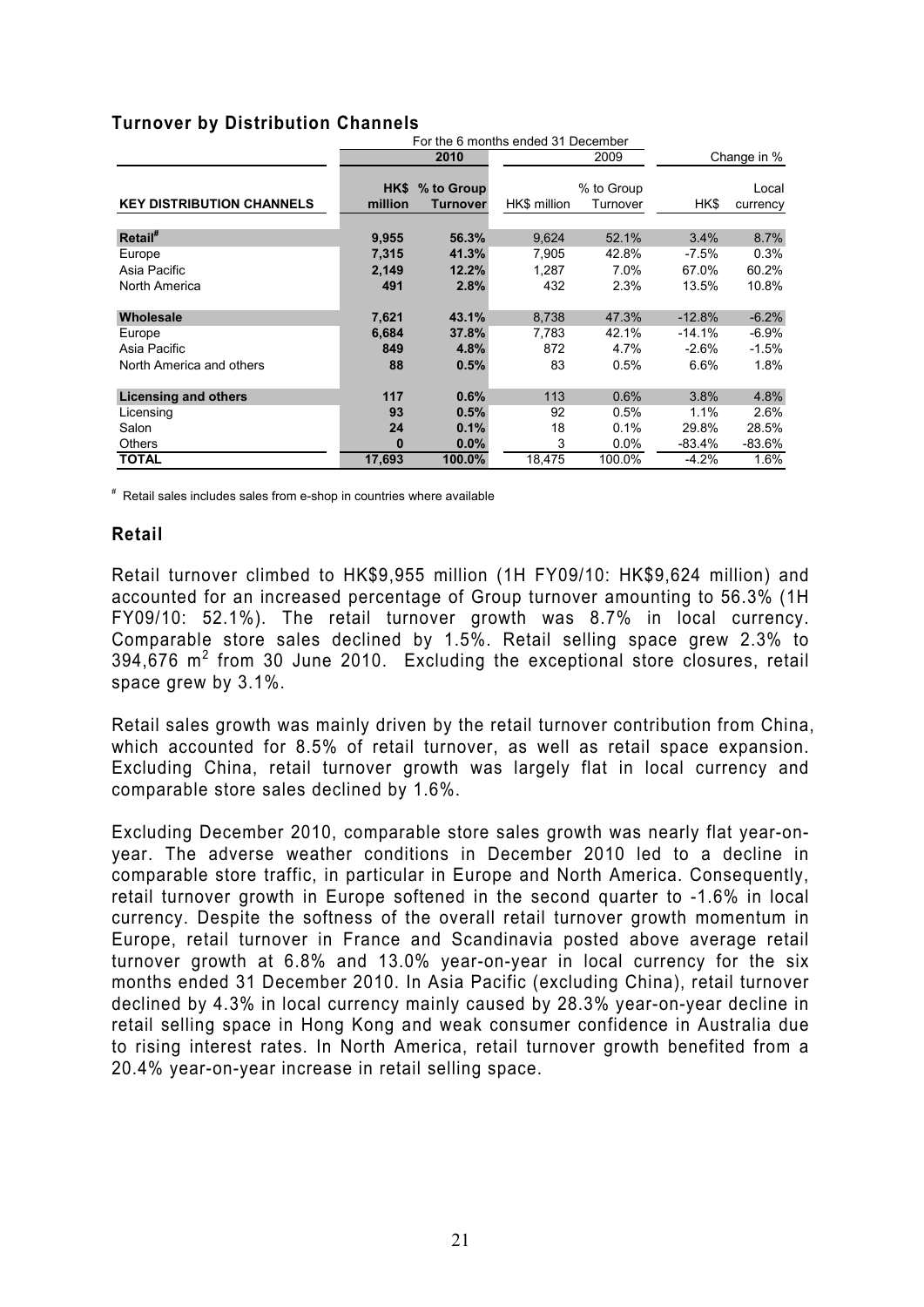### **Retail Scorecard**

|                                             | For the 6 months ended 31 December |             |         |  |
|---------------------------------------------|------------------------------------|-------------|---------|--|
|                                             | 2010                               |             | 2009    |  |
|                                             | Total                              | Excl. China |         |  |
| Year-on-year local currency turnover growth | 8.7%                               | 0.1%        | 5.5%    |  |
| Segment EBIT margin                         | 12.3%                              | 12.3%       | 15.2%   |  |
| No. of Esprit POS                           | 1,154                              | 855         | 829     |  |
| Esprit net sales area $(m^2)$               | 394.676                            | 344.474     | 332,053 |  |
| Year-on-year change in Esprit sales area    | 18.9%                              | 3.7%        | 10.2%   |  |
| Esprit average sales area per store* $(m2)$ | 342                                | 403         | 401     |  |
| Comparable store sales growth               | $-1.5%$                            | $-1.6%$     | $-1.2%$ |  |

\* Calculated by dividing Esprit net sales area by number of POS as at 31 December 2010 and 31 December 2009

### **Retail Turnover by Countries**



### **Total Retail Turnover: HK\$9,955 million**

Country, HK\$ million, % of retail turnover % HK\$ growth (% local currency growth)

Others' retail turnover represented retail turnover from e-shop in Czech Republic, Poland, Slovakia, Hungary, Slovenia, Latvia and Greece

n.a. Means not applicable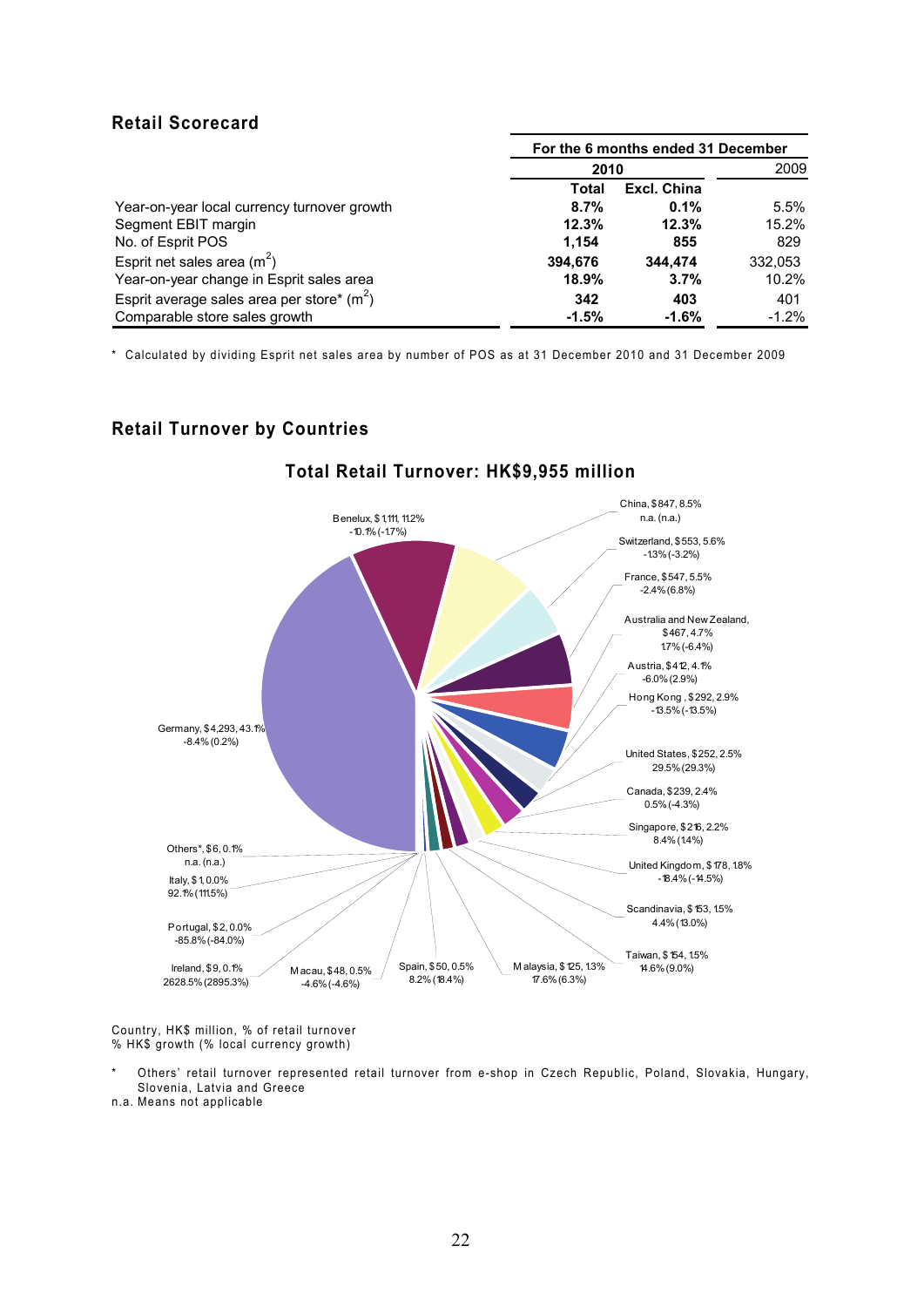During the six months ended 31 December 2010, our retail expansion was on track and the expansion focus remains on China and core markets in Europe. Whilst our retail expansion capabilities were strengthened, we put a stronger emphasis on quality than quantity. The Group had a net addition of 31 directly managed retail stores, which comprised of 73 openings, 35 normal closures and 7 exceptional closures resulting from the 33-store closure program. Among the 7 exceptional closures, 5 were in Europe and 2 were in Asia Pacific. Our focus to expand the outlet business in North America was evidenced by 14 new outlet openings. As at 31 December 2010, the total number of directly managed retail stores increased to 1,154 (30 June 2010: 1,123). Excluding the impact of the store closure program, the retail selling space has grown 3.1% from 30 June 2010. The new space added included the largest flagship store which re-opened in Frankfurt in mid September 2010 with  $3,600 \text{ m}^2$  of selling space. In e-commerce, we introduced e-shop to Latvia and Slovenia during the first half of the financial year, increasing the total number of countries served by our e-shop to 26.

 **As at 31 December 2010** 

| <b>COUNTRIES</b>     | No. of<br>store | <b>Net</b><br>opened<br>stores* | <b>Net sales</b><br>area $m2$ | Change in<br>net sales area* | comp<br>stores | No. of Comp-store<br>sales<br>growth |
|----------------------|-----------------|---------------------------------|-------------------------------|------------------------------|----------------|--------------------------------------|
|                      |                 |                                 |                               |                              |                |                                      |
| <b>EUROPE</b>        | 419             |                                 | 244,322                       | 0.4%                         | 291            | $-1.7%$                              |
| Germany**            | 173             |                                 | 125,895                       | 2.3%                         | 132            | $-0.7%$                              |
| <b>Benelux</b>       | 88              | 2                               | 38,139                        | $0.0\%$                      | 58             | $-4.7%$                              |
| France               | 49              |                                 | 23,989                        | $0.0\%$                      | 39             | $-1.7%$                              |
| Switzerland          | 39              |                                 | 17,030                        | 0.1%                         | 30             | $-5.1%$                              |
| United Kingdom       | 33              | (1)                             | 9,219                         | $-11.4%$                     | 14             | $-4.6%$                              |
| Austria              | 15              | 1                               | 15,226                        | 3.7%                         | 11             | $-3.0%$                              |
| Scandinavia          | 14              | 1                               | 9,386                         | 4.9%                         | 6              | 12.7%                                |
| Spain                | 6               | (1)                             | 4,913                         | $-1.3%$                      | 1              | 8.7%                                 |
| Ireland              | $\overline{2}$  |                                 | 525                           | $-6.6%$                      |                | n.a.                                 |
| Portugal             |                 | (2)                             |                               | $-100.0\%$                   |                | n.a.                                 |
|                      |                 |                                 |                               |                              |                |                                      |
| <b>ASIA PACIFIC</b>  | 640             | 18                              | 115,532                       | 3.3%                         | 354            | 0.6%                                 |
| China                | 299             | 11                              | 50,202                        | 3.7%                         | 126            | 0.5%                                 |
| Australia            | 168             | 11                              | 24,423                        | 6.9%                         | 106            | $-10.6%$                             |
| Taiwan               | 88              | $(2)$ :                         | 8,382                         | 0.3%                         | 65             | 10.2%                                |
| Malaysia             | 31              | $\overline{2}$                  | 9,296                         | 9.7%                         | 23             | 4.7%                                 |
| Singapore            | 21              | (1)                             | 9,195                         | 2.2%                         | 16             | 0.2%                                 |
| Hong Kong            | 17              | (3)                             | 9,356                         | $-7.3\%$                     | 9              | 15.2%                                |
| New Zealand          | 13              |                                 | 3,004                         | $0.0\%$                      | 7              | $-5.9%$                              |
| Macau                | 3               |                                 | 1,674                         | $-1.6%$                      | $\overline{2}$ | $-1.7%$                              |
| <b>NORTH AMERICA</b> | 95              | 13                              | 34,822                        | 14.0%                        | 66             | $-4.9%$                              |
| Canada               | 52              | 4                               | 17,766                        | 8.4%                         | 39             | $-7.4%$                              |
| United States**      | 43              | 9                               | 17,056                        | 20.6%                        | 27             | $-2.2%$                              |
| <b>TOTAL</b>         | 1,154           | 31                              | 394,676                       | 2.3%                         | 711            | $-1.5%$                              |

### **Directly Managed Stores by Countries**

Net change from 30 June 2010

All e-shops within Europe are shown as 1 comparable store in Germany and the e-shop in U.S. is shown as 1 comparable store in U.S.

n.a. Means not applicable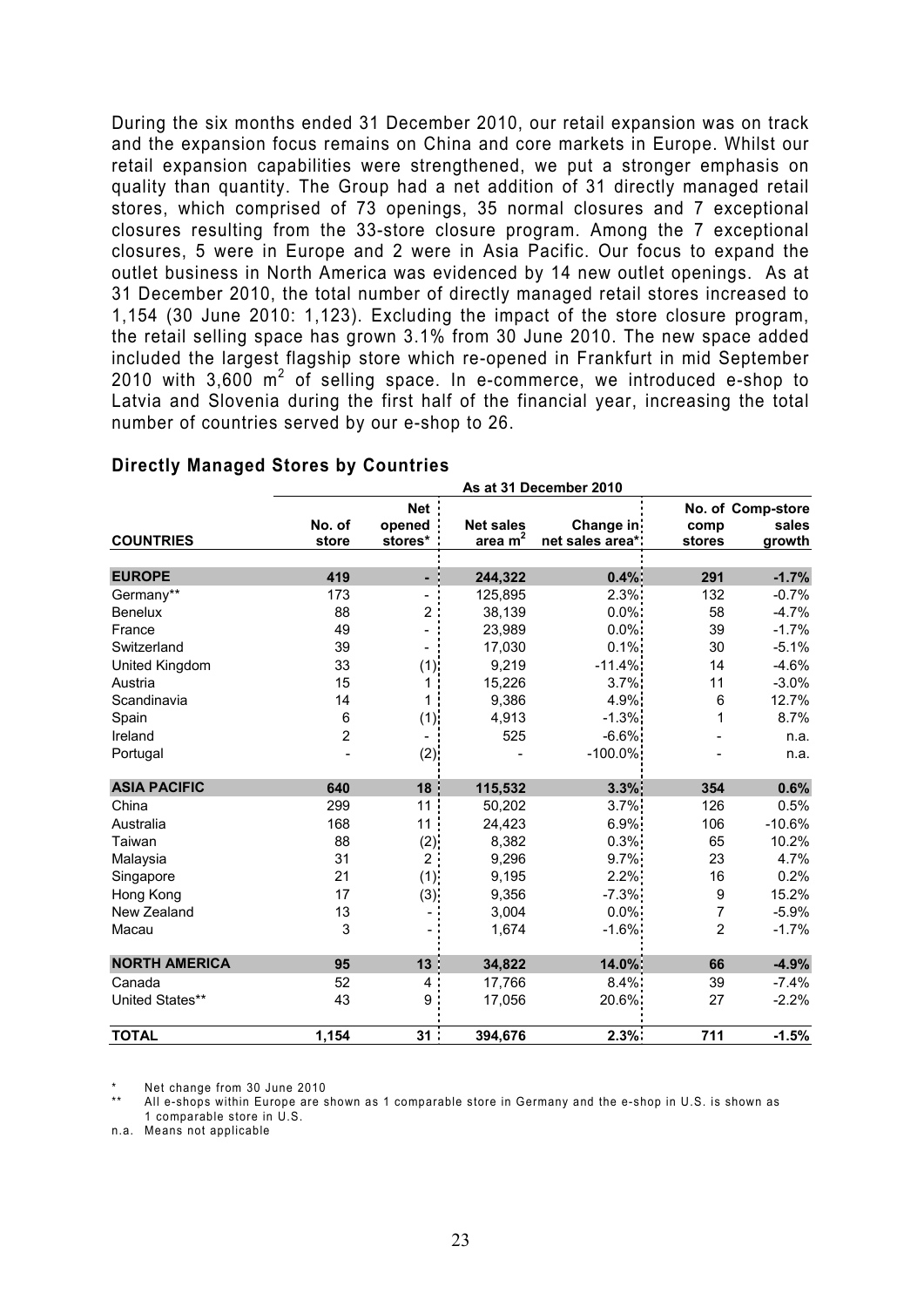### **Wholesale**

Wholesale turnover was HK\$7,621 million (1H FY09/10: HK\$8,738 million) and contributed 43.1% of Group turnover (1H FY09/10: 47.3%). In local currency, wholesale turnover declined 6.2% year-on-year (1Q FY10/11: -12.8%) or 5.7% excluding China. Controlled wholesale space reached 722,118  $m^2$  as at 31 December 2010.

As compared with the first quarter, the decline in wholesale turnover narrowed, mainly driven by strong growth of short lead-time orders, such as Specials and Never-Out-of-Stock ("NOOS") in the second quarter. As a result, wholesale turnover in the second quarter grew 3.2% year-on-year in local currency. In Europe, wholesale turnover in local currency grew by 1.8% in the second quarter. This is the first time we have seen positive wholesale turnover growth since 30 June 2008. Wholesale sales development was strong in the second quarter, despite continued weak consumer spending in Europe.

Emerging markets in Europe and Asia Pacific reported above average wholesale turnover growth. Wholesale turnover from Russia, Poland, Columbia, Thailand, India and the Middle East increased by 20.6%, 13.2%, 175.2%, 70.2%, 40.8% and 12.5% year-on-year in local currency respectively. Thanks to the robust wholesale turnover growth of emerging markets, wholesale turnover in Asia Pacific (excluding China) climbed 29.8% year-on-year in local currency.

#### **Wholesale Scorecard**

|                                                                 | For the 6 months ended 31 December |             |          |  |
|-----------------------------------------------------------------|------------------------------------|-------------|----------|--|
|                                                                 | 2010                               |             | 2009     |  |
|                                                                 | Total                              | Excl. China |          |  |
| Year-on-year local currency turnover growth                     | $-6.2%$                            | $-5.7\%$    | $-15.4%$ |  |
| Segment EBIT margin                                             | 26.9%                              | 25.4%       | 25.3%    |  |
| No. of Esprit controlled space POS ^                            | 12.056                             | 11,353      | 13.034   |  |
| Esprit controlled space area $(m^2)$ ^                          | 722.118                            | 636.221     | 765.756  |  |
| Year-on-year change in Esprit's controlled space area           | $-5.7%$                            | $-0.2%$     | $1.4\%$  |  |
| Esprit average sales area per controlled space $POS^{*}(m^{2})$ | 60                                 | 56          | 59       |  |

Calculated by dividing Esprit controlled space area by number of Esprit controlled space POS as at 31 December 2010 and 31 December 2009

^ With the roll out of the SAP program for the wholesale business, the Group has tightened the definitions of inactive accounts, resulting in the restatement of wholesale POS and controlled space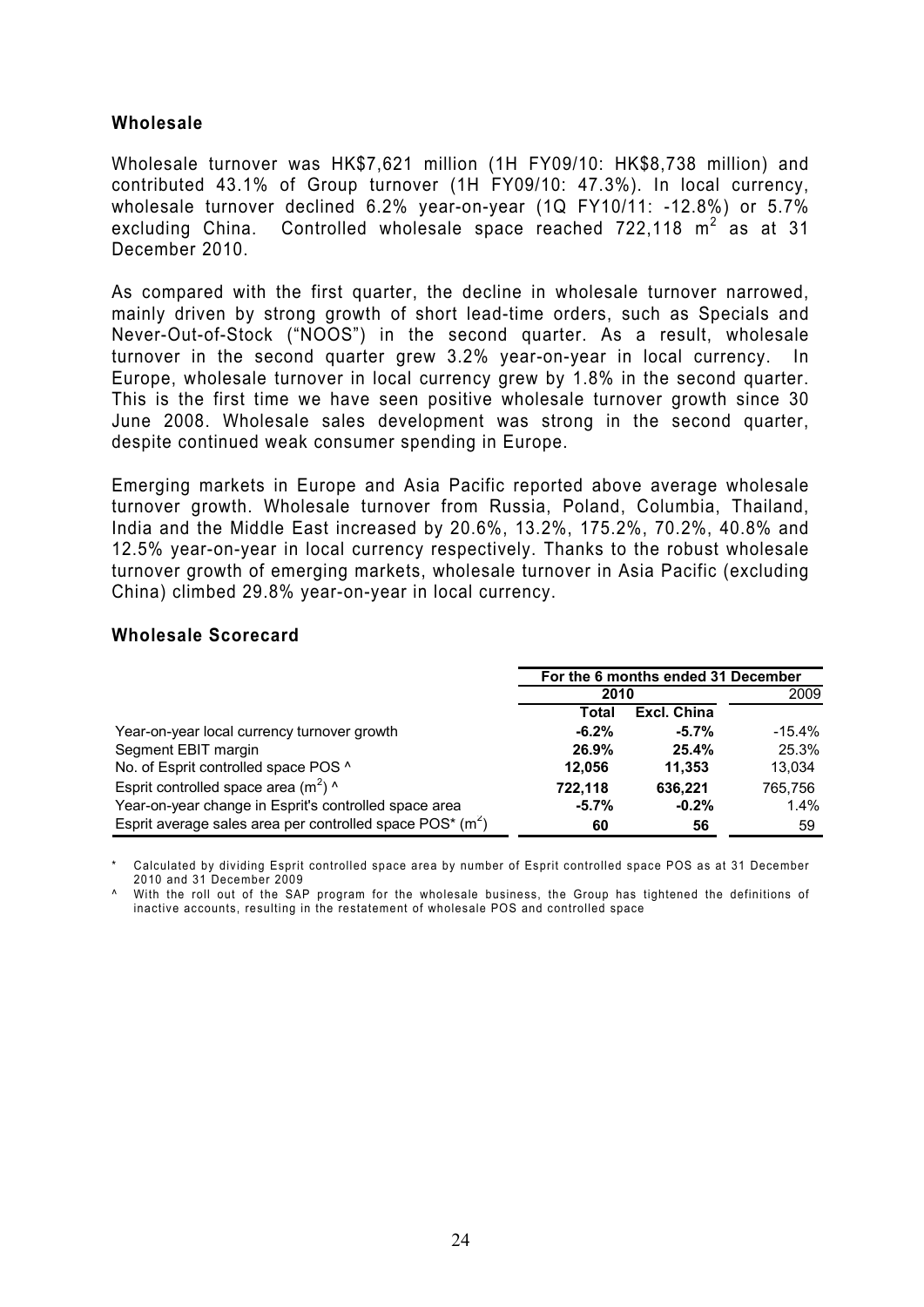### **Wholesale Turnover by Countries**



### **Total Wholesale Turnover: HK\$7,621 million**

Country, HK\$ million, % of wholesale turnover % HK\$ growth (% local currency growth)

- Germany wholesale sales includes sales to other European countries mainly Russia, Poland, Greece, Czech Republic and Slovenia
- \*\* Macau wholesale sales includes sales to other countries mainly Middle East, Thailand and India. Macau sales for the six months ended 31 December 2009 also included wholesale sales to the former China Joint Venture
- n.a. Means not applicable

We continued our strategy to strengthen our overall wholesale distribution channel by focusing on franchise and optimising our shop-in-store and identity corner pointof-sales. As at 31 December 2010, wholesale POS number fell to 12,056 including 672 openings and 902 closures. The decrease in wholesale POS number was mainly due to 217 net closures of identity corners in Europe. The number of franchise stores increased to 2,151 mainly due to a net addition of 60 franchise stores in China and the reclassification of 118 shop-in-stores to franchise stores in Thailand, India, Indonesia, Vietnam, the Middle East and Mongolia. With the acquisition of the remaining interest in the former China Joint Venture, concession spaces previously considered wholesale were reclassified as retail and franchise stores. As a result of this, the 118 shop-in-stores noted above were also reclassified as franchise stores during this period to be consistent with the rest of the Group. Total wholesale controlled space was largely flat from 30 June 2010 mainly due to a 4.1% increase in controlled wholesale space in Asia Pacific offset by a slight decline in controlled wholesale space in Europe as a consequence of net closures of identity corners.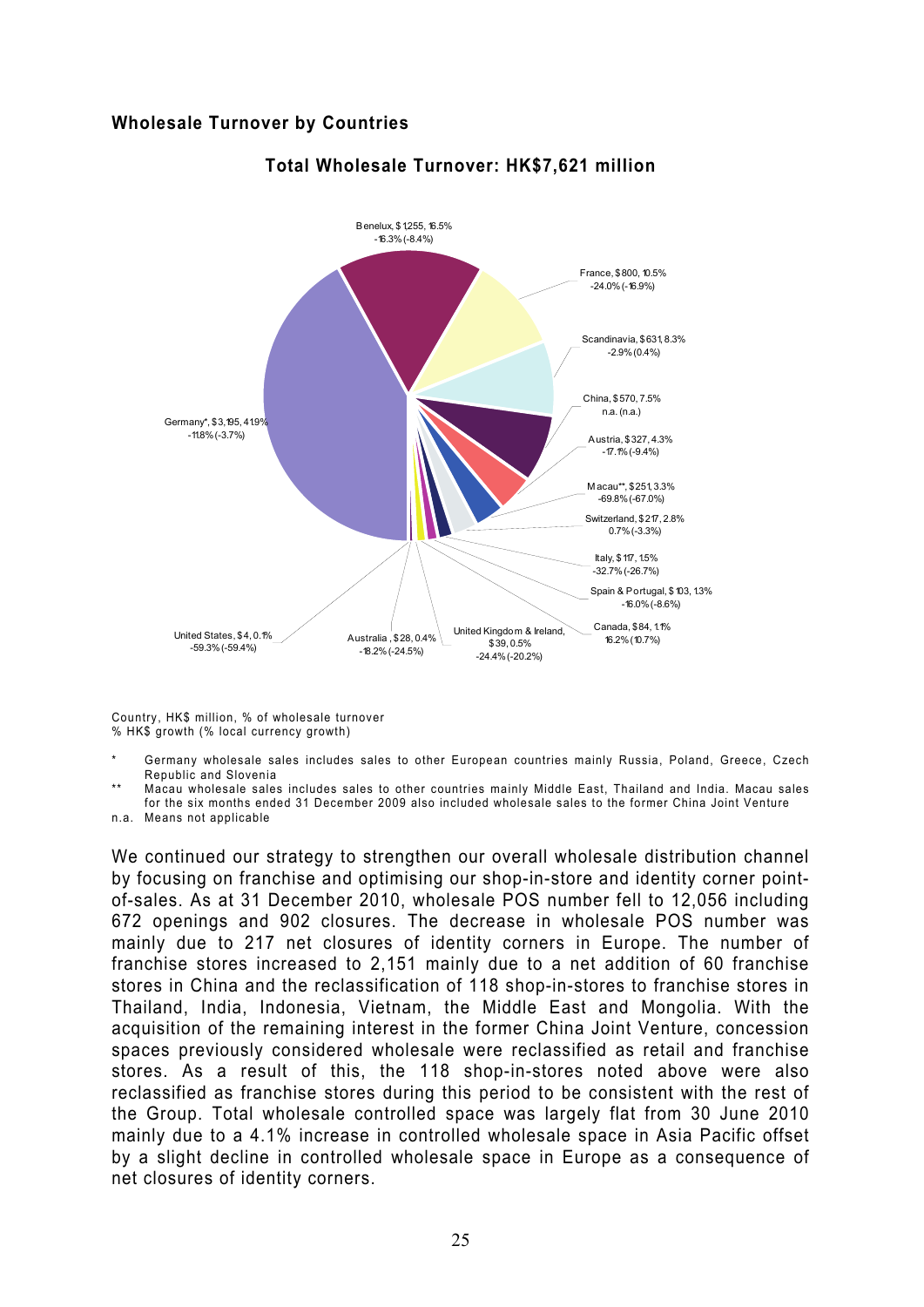|                             |                          |         |                                                                                  |                                             |                          |         |                                                                                    |                                 | As at 31 December 2010 |         |                                                                      |                                           |        |         |                                                                          |                                        |
|-----------------------------|--------------------------|---------|----------------------------------------------------------------------------------|---------------------------------------------|--------------------------|---------|------------------------------------------------------------------------------------|---------------------------------|------------------------|---------|----------------------------------------------------------------------|-------------------------------------------|--------|---------|--------------------------------------------------------------------------|----------------------------------------|
|                             | Franchise stores**       |         |                                                                                  | Shop-in-stores**                            |                          |         |                                                                                    | Identity Corners**              |                        |         | Total**                                                              |                                           |        |         |                                                                          |                                        |
| <b>Countries</b>            |                          |         | Net opened<br>stores<br>No. of stores Sales area m <sup>2</sup> Reclassification | Net:<br>change in !<br>net sales<br>area* ' |                          |         | Net opened<br>stores/<br>No. of stores Sales area m <sup>2</sup> Reclassification* | Net i<br>change in<br>net sales | area* No. of stores    |         | Net opened<br>stores/<br>Sales area m <sup>2</sup> Reclassification* | Net.<br>change in<br>net sales<br>area* " |        |         | Net opened<br>stores/<br>No. of stores Sales area $m2$ Reclassification' | Net<br>change in<br>net sales<br>area* |
|                             |                          |         |                                                                                  |                                             |                          |         |                                                                                    |                                 |                        |         |                                                                      |                                           |        |         |                                                                          |                                        |
| <b>Esprit Europe</b>        | 1.149                    | 286.008 | $\sim$                                                                           | 1.3%                                        | 4,943                    | 196.365 | (74)                                                                               | $-1.7%$                         | 4.827                  | 109.311 | (217)                                                                | $-4.3\%$                                  | 10.919 | 591.684 | (291)                                                                    | $-0.8%$                                |
| Germany***                  | 424                      | 119,603 | $\overline{7}$                                                                   | 3.3%                                        | 3.785                    | 157,393 | (47)                                                                               | $-1.5%$                         | 2.700                  | 53,357  | (95)                                                                 | $-4.3%$                                   | 6.909  | 330,353 | (135)                                                                    | $-0.3%$                                |
| Benelux                     | 175                      | 51,754  | $\overline{\phantom{a}}$                                                         | 0.1%                                        | 164                      | 6,906   | (2)                                                                                | $-0.5%$                         | 660                    | 16,977  | (82)                                                                 | $-9.2%$                                   | 999    | 75,637  | (84)                                                                     | $-2.2%$                                |
| France                      | 222                      | 37,352  | (6)                                                                              | $-1.2%$                                     | 403                      | 10,541  | (8)                                                                                | $-5.7%$                         | 381                    | 10,646  | (24)                                                                 | $-3.0\%$                                  | 1,006  | 58,539  | (38)                                                                     | $-2.4%$                                |
| Scandinavia                 | 125                      | 36,906  | $\mathbf{1}$                                                                     | 2.8%                                        | 101                      | 4.796   | 5                                                                                  | $4.0\%$                         | 580                    | 14,644  | 22                                                                   | 3.3%                                      | 806    | 56,346  | 28                                                                       | 3.0%                                   |
| Austria                     | 88                       | 16,802  | $\overline{\phantom{a}}$                                                         | $-1.8%$                                     | 144                      | 5,218   | 5                                                                                  | 5.3%                            | 186                    | 4,399   | (21)                                                                 | $-9.8%$                                   | 418    | 26,419  | (16)                                                                     | $-2.0%$                                |
| Italy                       | 44                       | 9.120   | (4)                                                                              | $-6.0\%$                                    | 34                       | 1.617   | 3                                                                                  | 6.7%                            | 130                    | 3,355   | 3                                                                    | 6.3%                                      | 208    | 14,092  | $\overline{2}$                                                           | $-2.0%$                                |
| Switzerland                 | 46                       | 8.699   | (2)                                                                              | $-5.7%$                                     | 50                       | 2.836   | $\overline{2}$                                                                     | 2.1%                            | 76                     | 1,578   | (10)                                                                 | $-17.9%$                                  | 172    | 13.113  | (10)                                                                     | $-5.9\%$                               |
| Spain<br>United Kingdom and | 17                       | 4.467   | 5                                                                                | 26.7%                                       | 216                      | 5,395   | (26)                                                                               | $-11.0%$                        | 11                     | 193     | (1)                                                                  | $-14.6%$                                  | 244    | 10,055  | (22)                                                                     | 2.5%                                   |
| Ireland                     | 8                        | 1,305   | (1)                                                                              | $-16.6%$                                    | 46                       | 1.663   | (6)                                                                                | $-12.9%$                        | 103                    | 4,162   | (9)                                                                  | $-4.8%$                                   | 157    | 7,130   | (16)                                                                     | $-9.1%$                                |
| <b>Esprit Asia Pacific</b>  | 1,002                    | 126,842 | 180                                                                              | 9.8%                                        | 135                      | 3.592   | (116)                                                                              | $-63.2%$                        | ×.                     | ٠       | (3)                                                                  | $-100.0\%$                                | 1,137  | 130.434 | 61                                                                       | 4.1%                                   |
| China                       | 703                      | 85,897  | 60                                                                               | 6.3%                                        | $\sim$                   |         |                                                                                    |                                 |                        |         |                                                                      |                                           | 703    | 85,897  | 60                                                                       | 6.3%                                   |
| The Middle East             | 47                       | 12,530  | $\overline{\phantom{a}}$                                                         | 2.5%                                        |                          |         | (4)                                                                                | $-100.0\%$                      |                        |         |                                                                      |                                           | 47     | 12,530  | (4)                                                                      | $-4.3%$                                |
| India                       | 53                       | 7.870   | 33                                                                               | 48.1%                                       |                          |         | (27)                                                                               | $-100.0\%$                      |                        |         |                                                                      |                                           | 53     | 7,870   | 6                                                                        | 15.9%                                  |
| Thailand                    | 93                       | 5,915   | 70                                                                               | 101.1%                                      |                          |         | (71)                                                                               | $-100.0\%$                      |                        |         |                                                                      |                                           | 93     | 5,915   | (1)                                                                      | 3.4%                                   |
| Philippines                 | 16                       | 2.389   | $\overline{\phantom{a}}$                                                         | 0.5%                                        | $\overline{\phantom{a}}$ |         |                                                                                    | $-1$                            |                        |         |                                                                      |                                           | 16     | 2.389   |                                                                          | 0.5%                                   |
| Australia                   | $\overline{\phantom{a}}$ |         | $\overline{\phantom{a}}$                                                         | $\sim$ 1                                    | 55                       | 1,938   | (3)                                                                                | $-4.5%$                         |                        |         |                                                                      |                                           | 55     | 1,938   | (3)                                                                      | $-4.5%$                                |
| Others                      | 90                       | 12,241  | 17                                                                               | 3.3%                                        | 80                       | 1,654   | (11)                                                                               | $-36.8%$                        |                        |         | (3)                                                                  | $-100.0\%$                                | 170    | 13,895  | 3                                                                        | $-4.4%$                                |
| TOTAL <sup>#</sup>          | 2,151                    | 412,850 | 180                                                                              | 3.8%                                        | 5.078                    | 199.957 | (190)                                                                              | 4.5%                            | 4.827                  | 109,311 | (220)                                                                | $-4.3%$                                   | 12.056 | 722,118 | (230)                                                                    | 0.1%                                   |

#### **Wholesale Distribution Channel by Countries (controlled space only)**

\* Net change from 30 June 2010

\*\* Excludes Red Earth and salon

\*\*\* Germany controlled space wholesale POS include controlled space wholesale POS in countries outside Germany, mainly Russia, Poland, Greece, Czech Republic and Croatia

# The opening balances of the POS numbers of franchise stores, shop-in-stores and identity corners in Europe were restated to 1,149, 5,017 and 5,044 respectively and the opening balances of the wholesale controlled space of franchise stores, shop-in-stores and identity corners in Europe were restated to 282,297m<sup>2</sup>, 199,722 $m^2$  and 114,166 $m^2$  respectively. Consequently, the opening balances of franchise stores, shop-in-stores and identity corners for the Group were restated to 1,971, 5,268 and 5,047 respectively and the opening balances of the wholesale controlled space of franchise stores, shop-in-stores and identity corners for the Group were restated to 397,787m<sup>2</sup>, 209,487m<sup>2</sup> and 114,226m<sup>2</sup> respectively. With the roll out of the SAP program for the wholesale business, the Group has tightened the definitions of inactive accounts, resulting in the restatement of wholesale POS and controlled space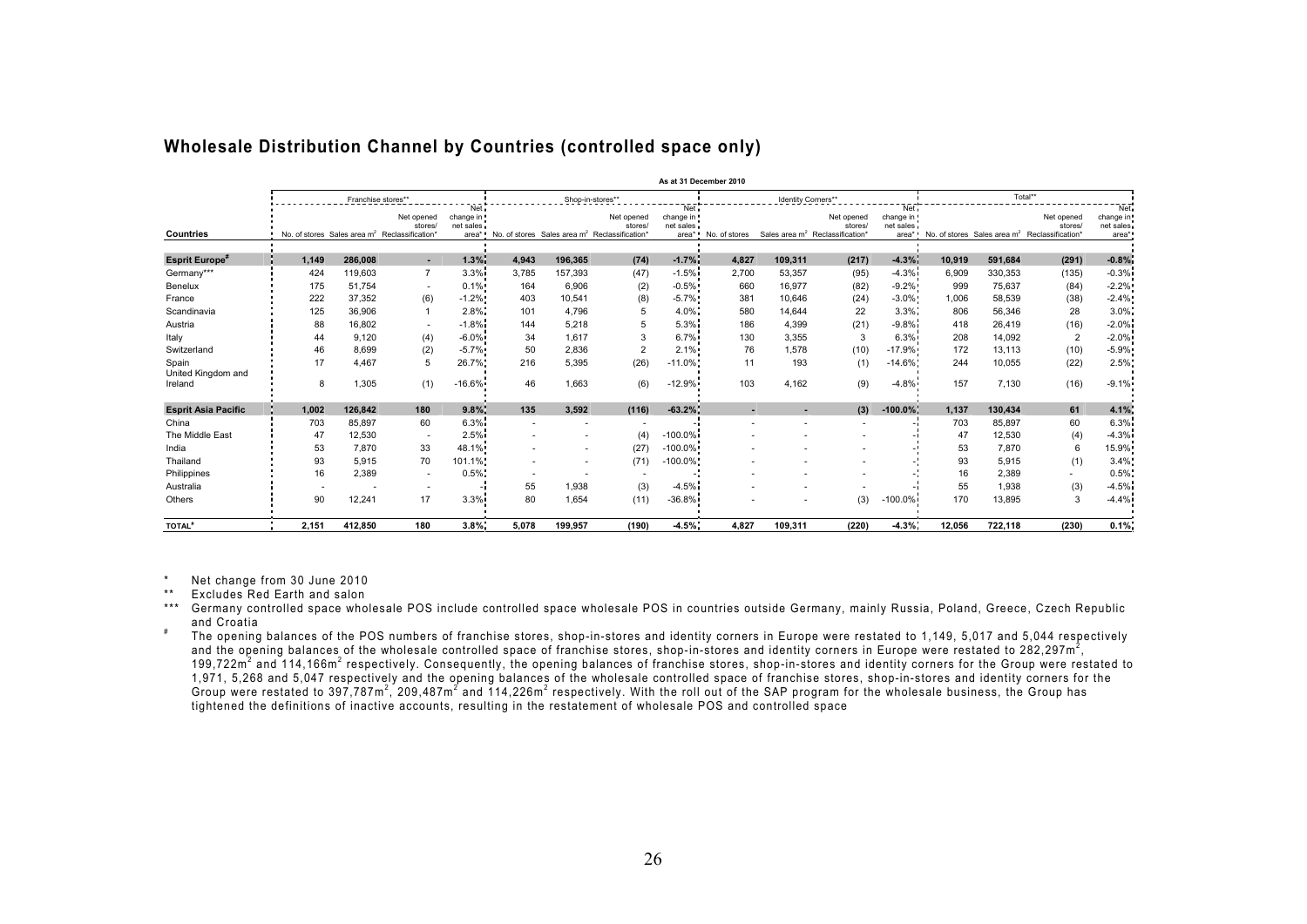### **Licensing**

Licensing turnover (primarily license royalties) was HK\$93 million (1H FY09/10: HK\$92 million), increasing by 2.6% year-on-year in local currency.

During the first half of the financial year, we put in a lot of hard work to enhance the product offerings in the three licensed product worlds. In November 2010, Esprit home held an exclusive press preview of the 2011 collection with key styles from the five new living themes – Colour Splash, Bright Bazaar, Selected Nature, Modern Poetry and Sunny Blossom, as well as two new home product lines: the Esprit home kitchen and the carpet tiles. The five new Esprit home themes will be introduced to industry professionals at various international trade fairs in 2011.

Together with Alno, one of the largest international manufacturers of fitted kitchens, Esprit is launching a collection especially for the kitchen – Esprit home kitchen furniture. The Esprit home kitchen furniture celebrated its premiere at the "living kitchen" in Cologne, January 2011. The first Esprit home kitchen range will be available from kitchen retailers in Germany starting in March 2011.

In addition, through our partnership with Vorwerk Carpets, our new license partner characterised by a rich tradition and product innovations, Esprit home will launch a new line of freely scaled carpet tiles which has been registered a patent by Vorwerk. The carpets are in five colour combinations and three qualities and are available from January 2011.

In Accessories' World, ongoing efforts were made in developing accessories that made a perfect match to our major product lines. To celebrate a return to the fun and carefree roots of the Esprit lifestyle, a new fragrance "Esprit Jeans Style" will be launched in Spring 2011 with a pre-launch to the market in February 2011 in more than 70 Esprit stores. The market introduction will be completed with in-store and online promotion activities as well as a TV spot. Moreover, the new watch and jewellery lines of Esprit, edc and collection for 2011 were showcased in the annual distributor conference of MYWA, our license partner for watches and jewellery in Dubai in October 2010.

In Babies' and Kids' World, its first lookbook was published showcasing the Esprit babies' world for parents-to-be from baby clothing to furniture, wallpaper, rugs, home textiles, toys, prams and changing bags. Copies of the lookbook were distributed from August to December 2010 by midwives in antenatal courses and in Esprit retail stores with maternity areas. In addition, there were also new collections for Esprit home kids' wallpaper collection, new bed linen collection, new "Route 68" series pram collection and new Esprit baby series "Classic Bear" and "Summer Love".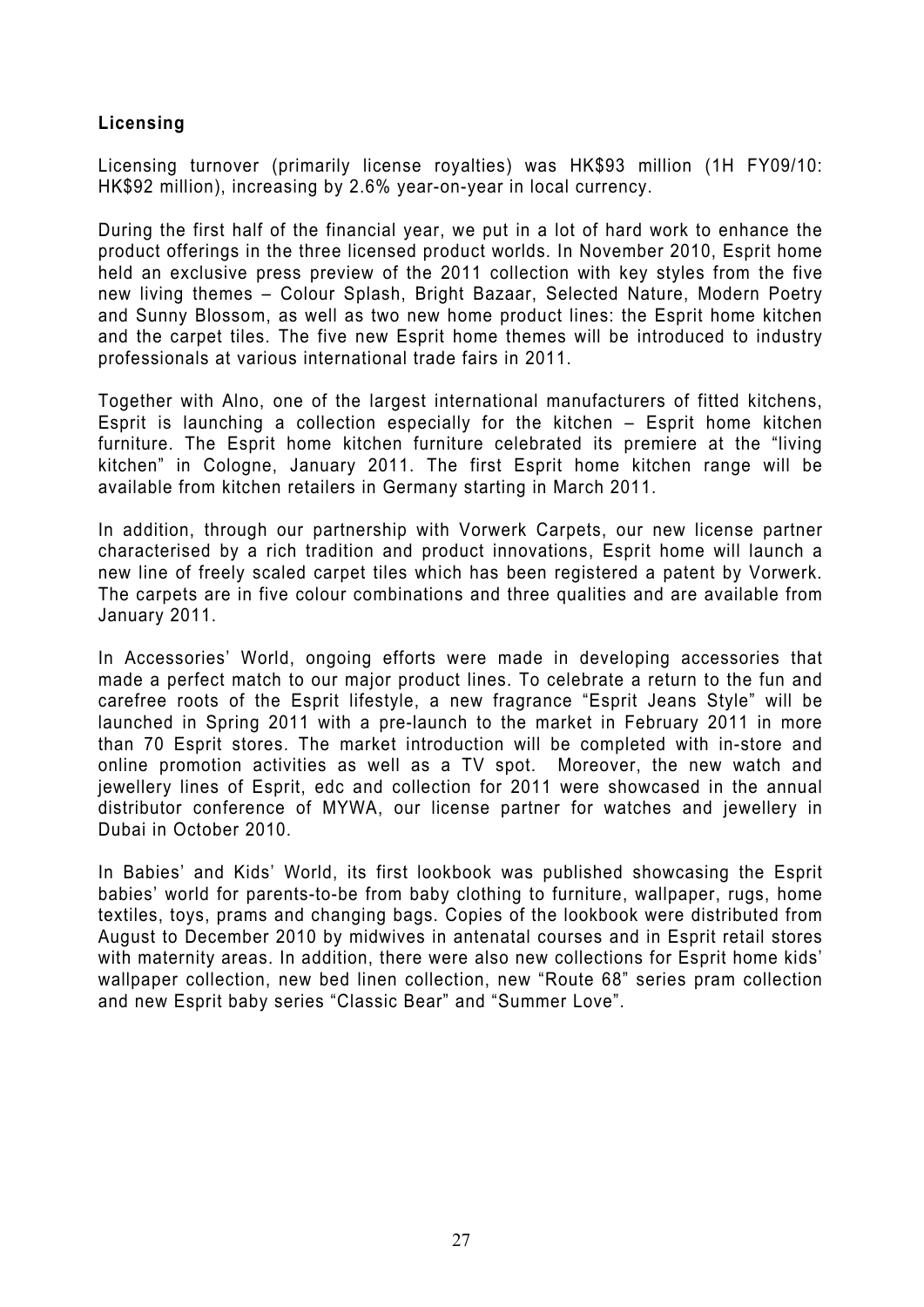### **Profitability Analysis**

**Gross profit** was HK\$9,838 million (1H FY09/10: HK\$10,098 million). **Gross profit margin** increased to 55.6% (1H FY09/10: 54.7%) benefiting from higher retail turnover proportion and consolidation of China.

**Operating expenses** were HK\$7,203 million (1H FY09/10: HK\$6,731 million). The increase was mainly due to the consolidation of operating expenses in China. Excluding China, operating expenses were largely flat year-on-year.

**Operating profit** was HK\$2,635 million (1H FY09/10: HK\$3,367 million) and Group operating profit margin was 14.9% (1H FY09/10: 18.2%). The change of Group operating profit margin was mainly caused by continued shift in channel mix to retail, decline in retail EBIT margin partly offset by improved wholesale EBIT margin.

**Wholesale EBIT margin** was 26.9% (1H FY09/10: 25.3%). The increase in wholesale EBIT margin mainly benefited from the consolidation of China and was positively impacted by lower returns and lower bad debt provision.

**Retail EBIT margin** was 12.3% (1H FY09/10: 15.2%). The decline in retail EBIT margin was mainly due to slightly higher markdown and discount and slightly higher merchandise costs leading to a decrease in retail gross profit margin. Negative comparable store sales and higher advertising expense also contributed to the decline. Excluding the losses from stores to be closed as part of the exceptional store closure program, the retail EBIT margin is 13.4%.

**Profit before taxation** was HK\$2,644 million (1H FY09/10: HK\$3,448 million).

**Effective tax rate** decreased to 19.1% (1H FY09/10: 21.6%) partly due to the one-off underprovision in prior years incurred in the same period last year while there was a net write back of overprovision for prior years during the six months ended 31 December 2010. Excluding the impact of the one-off underprovision in prior years and the net write back of overprovision, the effective tax rates for 1H FY10/11 would be largely similar to that of 1H FY09/10.

**Net profit** was HK\$2,140 million (1H FY09/10: HK\$2,705 million) and **net profit margin** was 12.1% (1H FY09/10: 14.6%).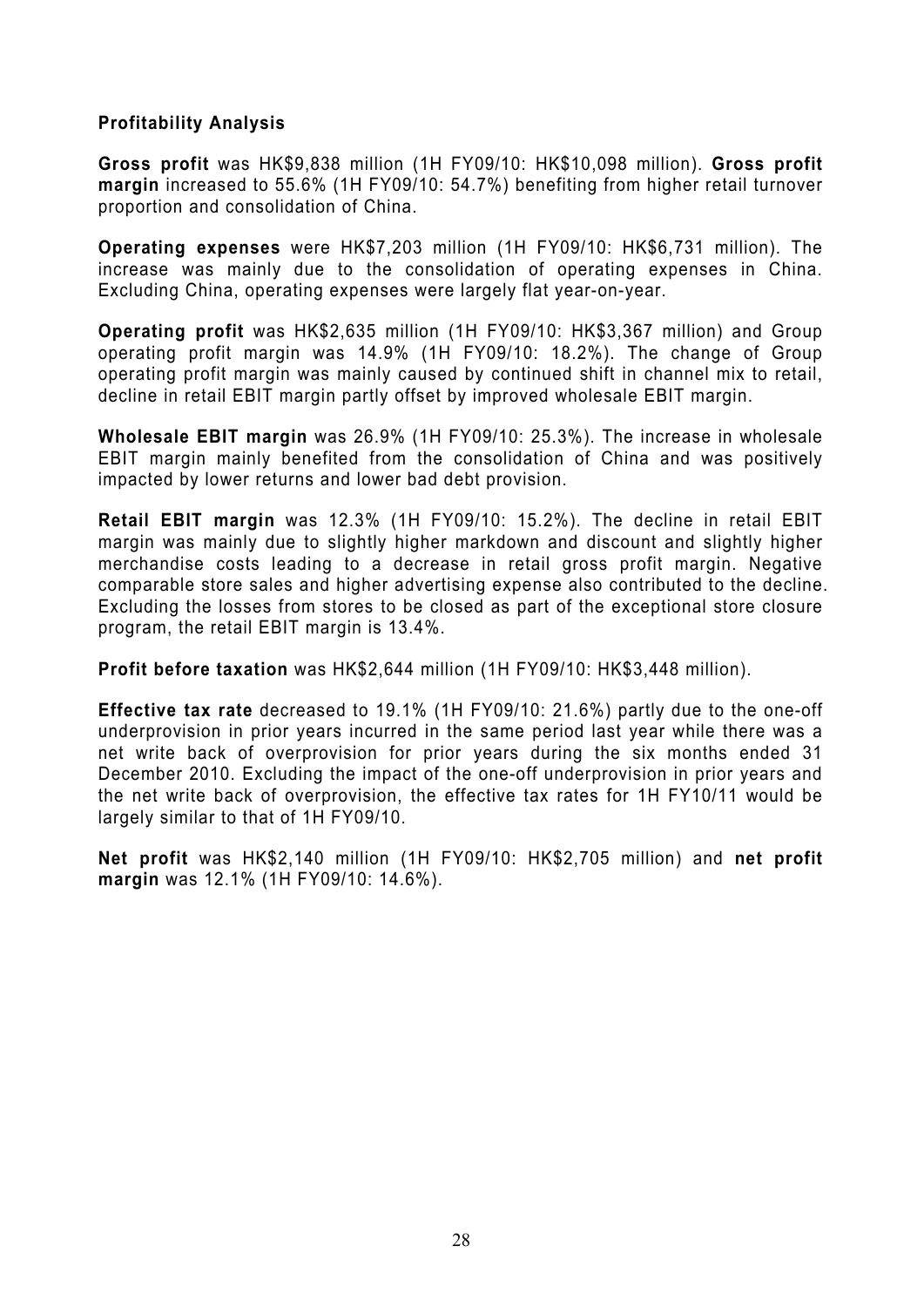### **Balance Sheet Review**

### **Liquidity and Financial Resources**

As at 31 December 2010, the Group had **cash and bank** balance of HK\$7,302 million (30 June 2010: HK\$6,748 million) while the net cash balance was HK\$4,702 million (30 June 2010: HK\$4,148 million). During the six months ended 31 December 2010, the Group generated HK\$1,854 million net cash inflow from operating activities (1H FY09/10: HK\$3,768 million). The decline of net cash inflow from operating activities was partly due to depreciation of EUR/HKD average rate, decline in profitability and increase in working capital.

|                                                                                                     |       | For the 6 months ended 31 December |
|-----------------------------------------------------------------------------------------------------|-------|------------------------------------|
| <b>HK\$</b> million                                                                                 | 2010  | 2009                               |
| Cash and cash equivalents as at 1 July                                                              | 6,748 | 4.840                              |
| Net cash inflow from operating activities                                                           | 1,854 | 3,768                              |
| Net cash used in investing activities<br>Net cash outflow from acquisition of remaining interest in | (715) | (858)                              |
| the associated companies<br>Deposit paid for acquisition of remaining interest in the               | (150) |                                    |
| associated companies                                                                                |       | (388)                              |
| Purchase of property, plant and equipment                                                           | (590) | (743)                              |
| Proceeds from disposal of property, plant & equipment                                               | 2     | 10                                 |
| Interest received                                                                                   | 23    | 18                                 |
| Dividend received from an associate                                                                 |       | 245                                |
| Net cash (used in)/inflow from financing activities                                                 | (830) | 61                                 |
| Net proceeds on issues of shares for cash                                                           | 8     | 61                                 |
| Interest paid on bank loans                                                                         | (12)  |                                    |
| Dividends paid                                                                                      | (826) |                                    |
| Net increase in cash and cash equivalents                                                           | 309   | 2,971                              |
| Effect of change in exchange rates                                                                  | 245   | 52                                 |
| Cash and cash equivalents as at 31 December                                                         | 7,302 | 7,863                              |
| Less:                                                                                               |       |                                    |
| <b>Bank loans</b>                                                                                   | 2,600 |                                    |
| Net cash balance                                                                                    | 4,702 | 7,863                              |

Capital expenditure of the Group was HK\$590 million (1H FY09/10: HK\$743 million). Majority of the HK\$241 million investment in IT projects was related to the SAP/EPS project.

|                                           | For the 6 months ended 31 December |      |
|-------------------------------------------|------------------------------------|------|
| <b>HK\$million</b>                        | 2010                               | 2009 |
| New stores and expansion                  | 187                                | 320  |
| <b>Existing stores</b>                    | 97                                 | -99  |
| IT projects                               | 241                                | 299  |
| Office & others                           | 65                                 | 25   |
| Purchase of property, plant and equipment | 590                                | 743  |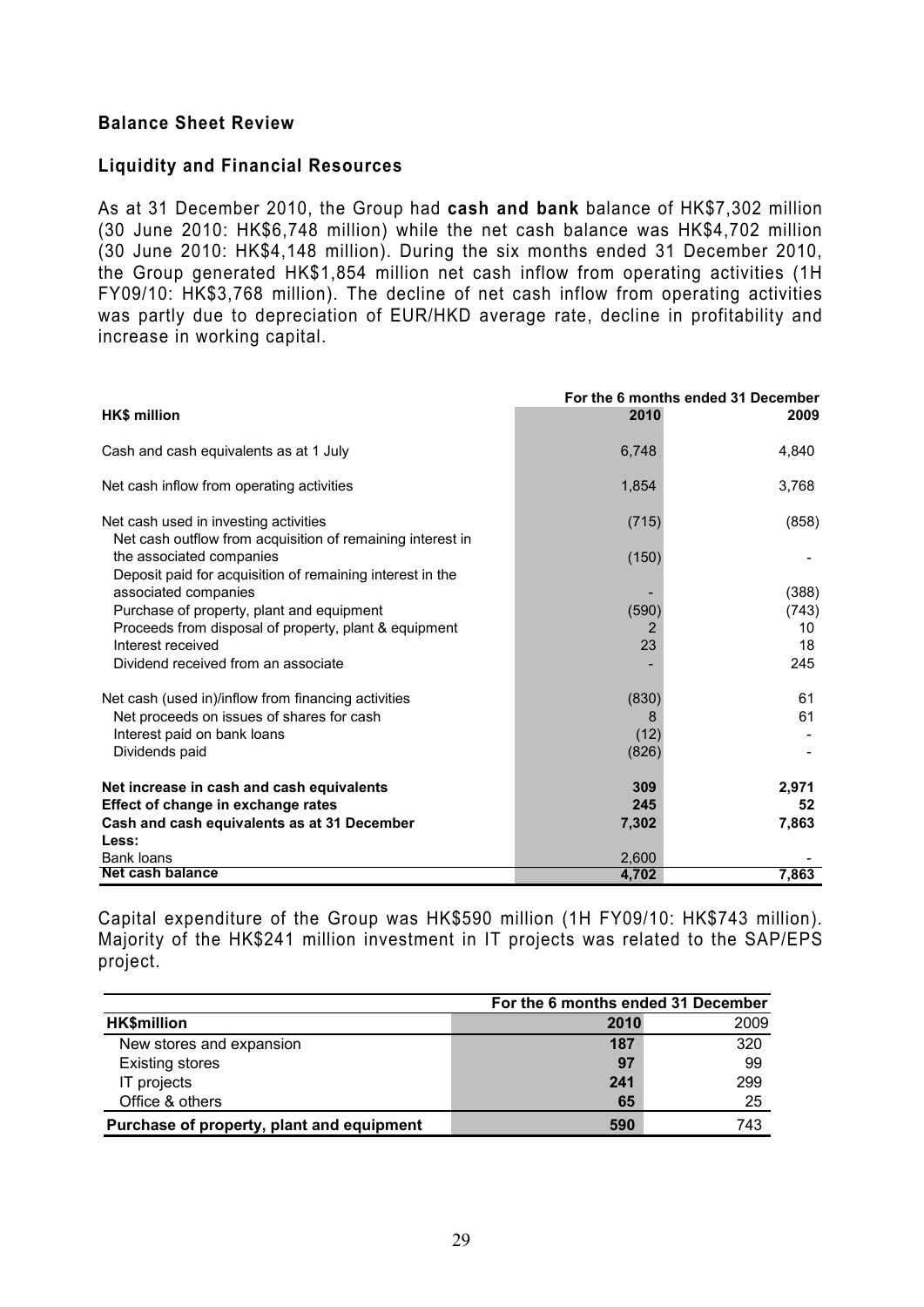As at 31 December 2010, the Group had net trade debtors balance of HK\$3,019 million (31 December 2009: HK\$2,889 million). The increase was partly due to higher wholesale turnover in the second quarter ended 31 December 2010. Net trade debtors due over 90 days as a proportion to total net trade debtors fell to 8.4% (31 December 2009: 9.0%). The amount of uninsured and / or unsecured net trade debtors as a percentage of net trade debtors was 64.2% (31 December 2009: 63.0%)



■ Amount of uninsured and/or unsecured net **trade debtors to total net trade debtors** 

As at 31 December 2010, the Group had an inventory balance of HK\$3,163 million (31 December 2009: HK\$2,722 million). The increase was partly due to the consolidation of China's inventory and increase in the number of directly managed retail stores. Inventory turnover days for the six months ended 31 December 2010 was 63 days (1H FY09/10: 60 days).



As at 31 December 2010, the Group had total interest bearing external borrowings of HK\$2.6 billion (30 June 2010: HK\$2.6 billion) which was used to finance the acquisition of the remaining interest of the China Joint Venture. None of the Group's assets were pledged as security for overdraft or any short-term revolving facility.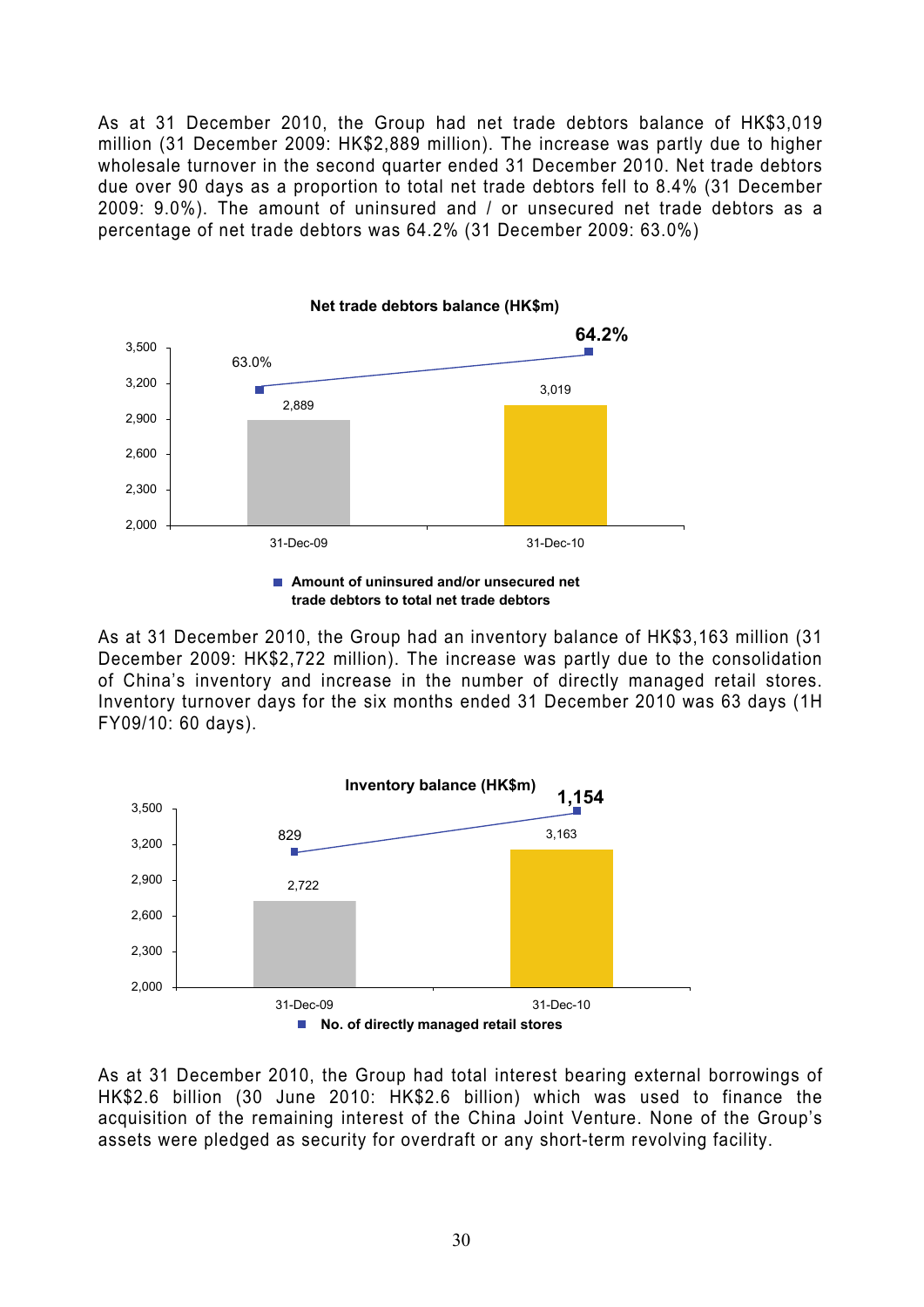### **SEASONALITY OF BUSINESS**

The Group's business is affected by seasonal trends. These trends are primarily attributable to seasonal shipments to wholesale customers and key holiday sales periods, as well as the pricing of seasonal products. Due to the fact that sales and operating income may fluctuate in any reporting period, half year financials may not be indicative of the future trend of business and may not be extrapolated to provide a reliable forecast.

### **FOREIGN EXCHANGE RISK MANAGEMENT**

In the past, most of the suppliers in Asia were asked to quote and settle in Euros. To better minimise our foreign exchange exposure on sourcing costs for merchandise produced for Europe and North America in Asia, some of the suppliers in Asia were asked to quote and settle in US dollar for selected pilot product divisions starting in the first half of the financial year. In addition, the Group entered into foreign exchange forward contracts with reputable financial institutions to hedge such foreign exchange risks.

### **OUTLOOK**

In the second half of the financial year, total capital expenditure is expected to be around HK\$1.3 billion. We plan to invest about HK\$600 million in new store openings and existing store refurbishment. A total of approximately 70 new directly managed stores are planned to be opened. For the full financial year, we expect to increase retail selling space by 5% to 10% year-on-year.

Although we see signs of improvement, our wholesale business remains being impacted by cautious consumer sentiment and spending in our core markets. As a result, our wholesale customers remain conservative with their pre-orders. The wholesale order book keeps improving and for the period between January and May 2011 shows a low single digit percentage decline.

Our commitment to providing best-in-class support is reflected by our increased investment in enhancing our systems and processes. In the second half of the financial year, we will invest over HK\$250 million in IT projects, primarily in the SAP/EPS project and over HK\$260 million on the distribution centre in Europe.

Increase in raw materials price and labour costs will pose pressures on our cost of goods sold. With the implementation of our sourcing initiatives, we are confident that at least part of the costs will be compensated in the short-term.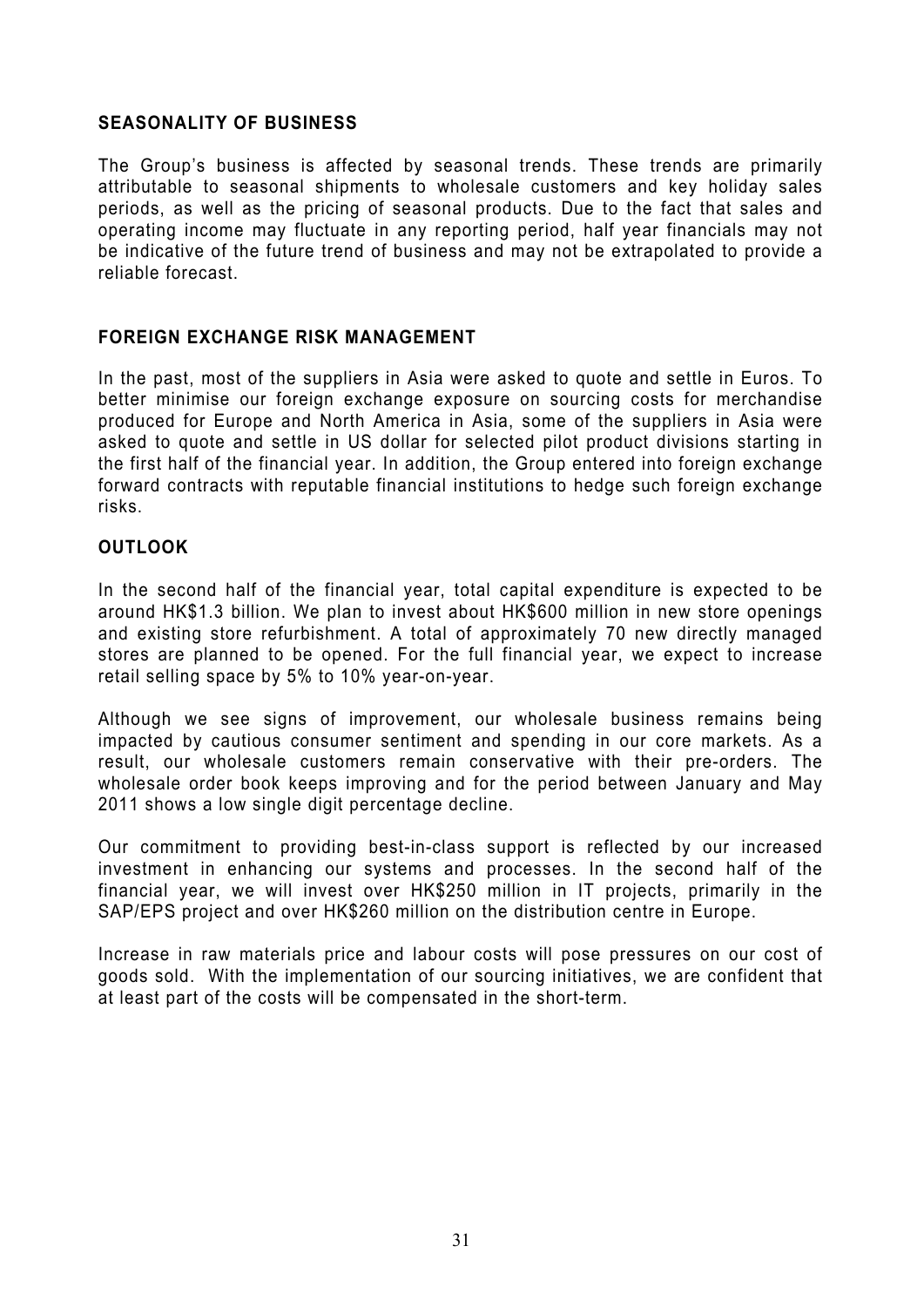### **CORPORATE SOCIAL RESPONSIBILITIES**

Esprit continues to give back to the community. SOS Children's Villages and Esprit committed to a long-term partnership, focused to provide new home in the village with essential services of education, health and various livelihood support. To celebrate the opening of the SOS Children's Village, the BIG BANG, a global campaign aimed at raising awareness of the charity project, was launched. Oscar nominated actress, Maggie Gyllenhaal and her husband Peter Sarsgaard acted as global ambassadors. Customers were invited to make their bang count in the participating 11 Esprit stores across the globe and also online. Esprit donated Euro 500,000 to the SOS Children's Village as part of the campaign in November 2010.

### **INTERIM DIVIDEND**

The Board of Directors has declared an interim dividend for the six months ended 31 December 2010 of HK\$1.00 per share (FY2009/2010: HK\$0.74).

In addition, the Board has provided the shareholders with an option to receive the interim dividend in form of new fully paid shares in lieu of cash. The dividend reinvestment price shall be determined by the average closing price of the shares of the Company for the five trading days preceding 7 March 2011. Further details of the scrip dividend reinvestment scheme and the election form will be despatched on or around 11 March 2011 and the election period will commence on 11 March 2011 to 25 March 2011, both days inclusive.

The dividend will be payable on or about 12 April 2011 to the shareholders whose names appear on the Registers of Members of the Company at the close of business on 4 March 2011 (the "Shareholders"). The relevant dividend warrants and/or share certificates for new shares will be despatched to the Shareholders on or about 12 April 2011.

The scrip dividend reinvestment scheme is conditional upon the Listing Committee of The Stock Exchange of Hong Kong Limited (the "Stock Exchange") granting the listing of and permission to deal in the new shares to be issued under the scrip dividend reinvestment scheme.

### **CLOSURE OF REGISTERS OF MEMBERS**

The Registers of Members of the Company will be closed from 7 March 2011 to 8 March 2011, both days inclusive, during which period no transfer of shares will be effected.

In order to qualify for the interim dividend mentioned above, all transfers accompanied by the relevant share certificates must be lodged with the Company's branch share registrar in Hong Kong, Tricor Secretaries Limited, at 26/F, Tesbury Centre, 28 Queen's Road East, Wanchai, Hong Kong not later than 4:00 pm on 4 March 2011.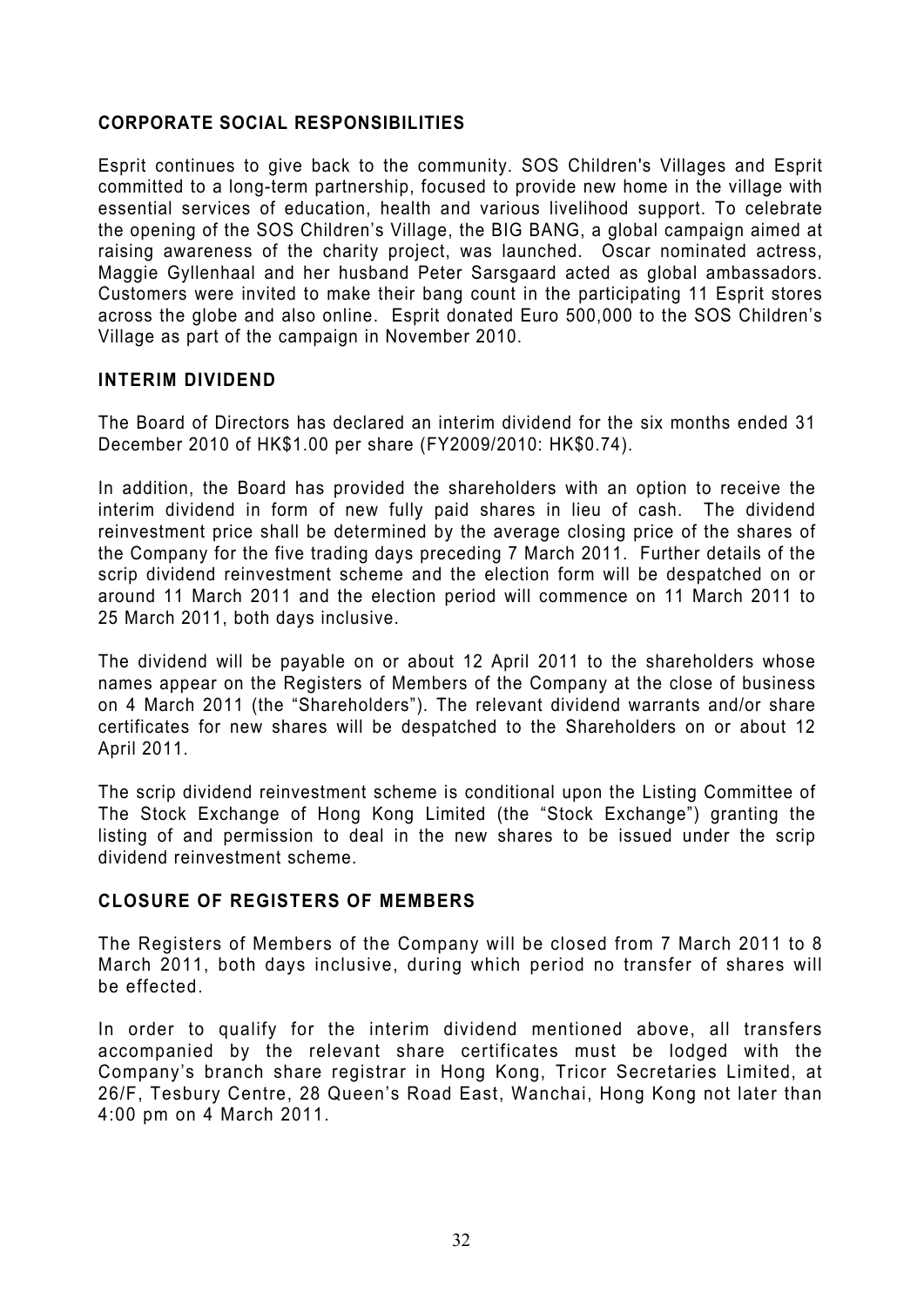### **HUMAN RESOURCES**

As at 31 December 2010, the Group employed over 14,500 full-time equivalent staff (31 December 2009: over 11,500) around the globe. Competitive remuneration packages that take into account business performance, market practices and competitive market conditions are offered to employees in compensation for their contribution. In addition, share options and discretionary bonuses are also granted based on the Group's and individual's performances. All employees around the world are connected through the Group's quarterly newsletters and global intranet.

### **PURCHASE, SALE OR REDEMPTION OF THE COMPANY'S SHARES**

Neither the Company nor any of its subsidiaries have purchased, sold or redeemed any of the Company's shares during the period under review.

### **AUDIT COMMITTEE**

The Audit Committee currently comprises five Independent Non-executive Directors. The Audit Committee has reviewed the accounting principles and practices adopted by the Group and has also discussed auditing, internal controls and financial reporting matters including the review of the unaudited interim results of the Group for the six months ended 31 December 2010 with the management.

### **CORPORATE GOVERNANCE**

The Company has complied with the code provisions of Code on Corporate Governance Practices (the "Code") as set out in Appendix 14 of the Rules Governing the Listing of Securities (the "Listing Rules") on the Stock Exchange throughout the six months ended 31 December 2010, with the deviation as stated below:

Under the code provision A.4.1 of the Code, non-executive directors should be appointed for a specific term, subject to re-election. Non-executive Directors of the Company have not been appointed for a specific term. However, under Byelaw 87 of the Company's Bye-laws, all Directors, including Non-executive Directors, of the Company are subject to retirement by rotation and re-election in the annual general meeting of the Company and each Director is effectively appointed under an average term of three years.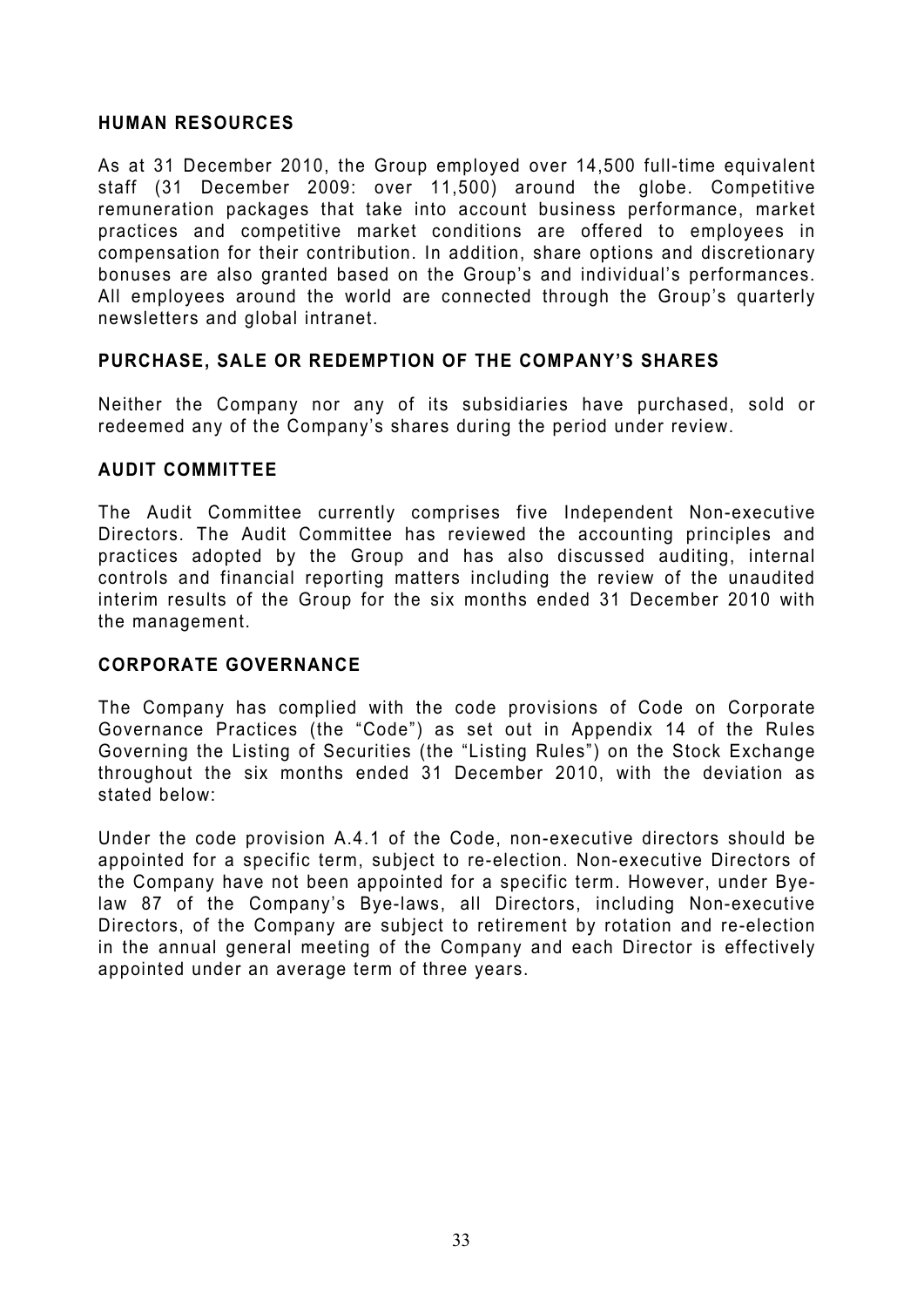### **MODEL CODE FOR SECURITIES TRANSACTIONS BY DIRECTORS**

The Company has adopted a code of conduct regarding Directors' securities transactions on terms no less exacting than the required standard set out in the Model Code for Securities Transactions by Directors of Listed Issuers (the "Model Code") as contained in Appendix 10 to the Listing Rules.

The Company has made specific enquiry with all Directors and all of them confirmed that they have complied with the required standard set out in the Model Code for the six months ended 31 December 2010.

### **CHANGE OF CHAIRMAN OF THE BOARD AND RESIGNATION OF NON-EXECUTIVE DIRECTOR OF THE COMPANY**

The Board announces that Mr Heinz Jürgen Krogner-Kornalik ("Mr Krogner"), the Nonexecutive Chairman of the Board and Non-executive Director of the Company, has tendered his resignation with effect from 11 February 2011 due to his intended pursuit of other personal commitments.

Following Mr Krogner's resignation, Dr Hans-Joachim Körber ("Dr Körber) has been unanimously elected by the Board as the successor of Mr Krogner to act as the Independent Non-executive Chairman of the Board with effect from 11 February 2011. Dr Körber has been an independent non-executive director of the Company since May 2008. Dr Körber was the former chief executive officer of Metro AG for many years until his retirement in 2007. Under his guidance, Metro has grown to become one of the largest retailers in the world. Dr Körber is a well-known executive in the international commercial community with extensive experience in finance & accounting, controlling, logistics and IT, including 23 years experience in retailing.

Mr Krogner confirmed that he has no disagreement with the Board and there are no other matters with respect to his resignation that need to be brought to the attention of the shareholders of the Company.

The Board would like to take this opportunity to express its sincerest gratitude to Mr Krogner for his valuable contributions to the Company's development and success during his tenure of office and to congratulate Dr Körber on the appointment.